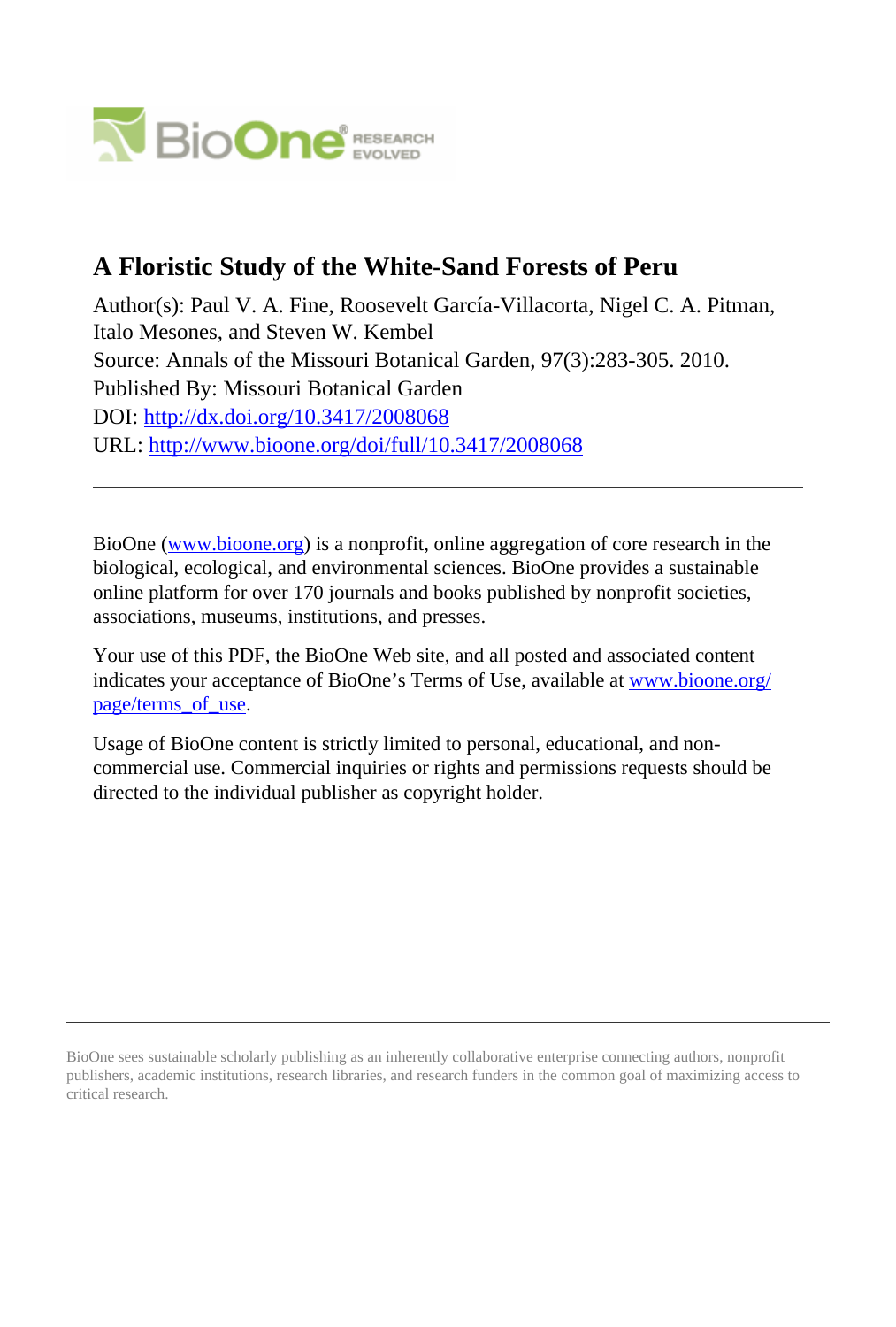# Volume 97 Number 3 2010

# Annals of the Missouri Botanical Garden

# A FLORISTIC STUDY OF THE WHITE-SAND FORESTS OF PERU1

Paul V. A. Fine,<sup>2,8</sup> Roosevelt García-Villacorta,<sup>3,4</sup> Nigel C. A. Pitman,<sup>5</sup> Italo Mesones,<sup>6</sup> and Steven W. Kembel<sup>7</sup>

# **ABSTRACT**

Tropical forests occurring on white-sand soils have a unique structure and are famous for their endemism. Yet, no comprehensive floristic study has ever been undertaken in white-sand forests in the western Amazon. Here, we present the results of floristic inventories from 16 plots in seven sites from the Peruvian Amazon to investigate diversity, species composition, and endemism in white-sand forests. We compare our results to a large data set from terra firme forests from more fertile soils in the same region. We found that white-sand forest plots have extremely low average species diversity (41.5 species per 0.1-ha plot) and that white-sand plots have significantly different species composition from terra firme plots. We classify 114 species as endemic to white sand, with another 21 species that can be considered facultative specialists or cryptic endemics. These endemics and specialists are extremely dominant, accounting for more than 83% of the total number of stems surveyed in white-sand forest plots. We place our results in the context of the role of environmental heterogeneity influencing patterns of species diversity and the conservation of Amazonian forests.

Key words: Amazon, beta-diversity, caatinga, edaphic specialization, endemic species, habitat specialists, heath forests, tropical tree diversity, varillal.

<sup>1</sup>This paper is dedicated to the memory of Alwyn H. Gentry, whose work inspired this study. We thank the Dirección General de Areas Naturales Protegidas y Fauna Silvestre–INRENA, which provided necessary permits for study, collection, and exportation of specimens; D. Del Castillo, L. Campos, E. Rengifo, and S. Tello of the Instituto de Investigaciones de la Amazonía Peruana (IIAP) for logistical support and permission to work in and around the Estación Allpahuayo and the Centro de Investigación Jenaro Herrera; the communities of Tierra Blanca, Tamshiyacu, and Jeberos for permission to work near their villages; S. Irazuzta, Don Meneleo of Jeberos, and F. Vacalla for field assistance; H. Mogollón, N. Dávila, M. Ríos, J. Guevara, M. Ahuite, D. Cardenas, P. Núñez V., and E. Valderrama for their extensive work establishing plots and identifying plants in the non-white-sand plots described in this paper; C. Bode for help with the figures; and S. Brewer and C. Vriesendorp for advice regarding analyses. We thank P.D. Coley for advice during all stages of this project. J. Alvarez Alonso has continually offered guidance and helped us to visit many of the field sites. This research was supported by grants DEB 02069196 (coprincipal investigator P.D. Coley) and OISE 0402061 to P.V.A.F. by the National Science Foundation. N.C.A.P.'s work was supported by a National Science Foundation International Research Fellowship (INT-0107368) and the Field Museum's Rapid Biological Inventories program, with support from the Gordon and Betty Moore Foundation.

2Department of Integrative Biology, University of California, Berkeley, California 94720, U.S.A.

3Department of Ecology and Evolutionary Biology, University of Michigan, Ann Arbor, Michigan 48109, U.S.A.

<sup>6</sup> Facultad de Ciencias Forestales, Universidad Nacional de la Amazonía Peruana, Iquitos, Peru.

<sup>&</sup>lt;sup>4</sup> Facultad de Ciencias Biológicas, Universidad Nacional de la Amazonía Peruana, Iquitos, Peru.

<sup>5</sup> Center for Tropical Conservation, Nicholas School of the Environment and Earth Sciences, Box 90381, Duke University, Durham, North Carolina 27708, U.S.A.

<sup>7</sup> Department of Integrative Biology, University of California, Berkeley, California 94720, U.S.A. Current address: Center for Ecology & Evolutionary Biology, 335 Pacific Hall, 5289 University of Oregon, Eugene, Oregon 97403-5289, U.S.A.

<sup>&</sup>lt;sup>8</sup> Author for correspondence: paulfine@berkeley.edu.

doi: 10.3417/2008068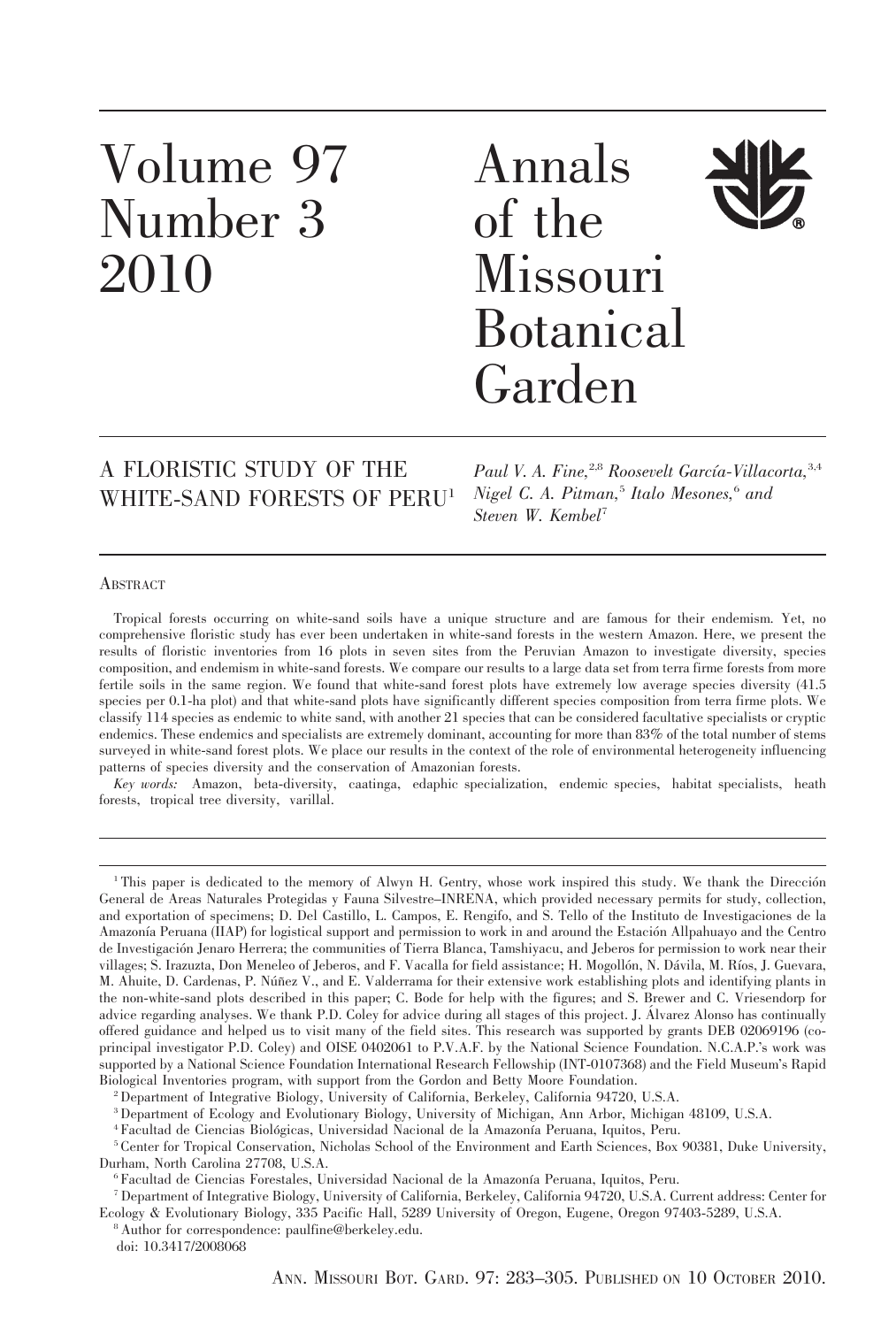The observation that white-sand soils in the Amazon basin support distinctive forest formations has long been noted (Spruce, 1908). White-sand forests have a shorter canopy, a brighter understory, and often a thicker layer of humus than the archetypal rainforest that is found on other terra firme soils (Anderson, 1981; Medina & Cuevas, 1989). In addition, white-sand forests are reputed to harbor many edaphic endemic plants (Ducke & Black, 1953; Anderson, 1981; Gentry, 1986). White-sand soils cover approximately 3% of the Amazon Basin and are most common in the Rio Negro Basin of Venezuela and Brazil as well as in the Guianas (ter Steege et al., 2000). However, small patches of white sand occur as far west as the Andes in Peru, contributing to the mosaic of heterogenous habitats found in the western Amazon (Tuomisto et al., 1995; Fine et al., 2005). Gentry (1981, 1986) hypothesized that edaphic specialization plays a major role in the overall extraordinarily high diversity of the Amazon Basin, and as one example he cited the low overlap in species composition between white-sand and other terra firme forest types near Iquitos, Peru.

Despite the attention white-sand forests have received in Peru as the cause célèbre for edaphic specialization, very few floristic studies of white-sand forests in Peru have been published, and all have been near Iquitos. For example, Gentry (1986) published only the species richness numbers from a comparison of three 0.1-ha white-sand transects with transects from other soil types. Most other studies have generally focused on one plant clade (Melastomataceae or Burseraceae or Pteridophyta) in the region and whether their species composition patterns correlate with many different environmental variables (including but not limited to white sand) (Tuomisto et al., 1995, 2003; Ruokolainen et al., 1997; Ruokolainen & Tuomisto, 1998; Tuomisto & Poulsen, 2000; Fine et al., 2005). Ruokolainen and Tuomisto (1998) inventoried all trees in three white-sand plots (ca. 0.1 ha) and published the plot data as an appendix. The most detailed published survey of white-sand plants from Peru was published by García-Villacorta et al. (2003), in which they attempted to classify different types of white-sand forest using species composition, canopy height, and soil drainage in the Allpahuayo-Mishana National Reserve near Iquitos.

Here, we present floristic data on seven geographically separated white-sand forests in Peru in order to extend available information on its white-sand flora. The objectives of the present contribution are to provide preliminary answers to the following questions: (1) How diverse are the white-sand forests of Peru? What are the most common species? Are Peruvian white-sand forests separated by hundreds of

kilometers similar in composition to one another? (2) How much overlap in species composition is there between Peruvian white-sand and non-white-sand forest plots? How many white-sand species are endemic to white-sand forests? (3) How do Peruvian white-sand forests compare to other white-sand forests described from Colombia, Venezuela, Brazil, and the Guianas?

# **METHODS**

### WHITE-SAND FOREST INVENTORIES

From 2001 to 2004, we conducted inventories of 16 white-sand (WS) forest plots in seven geographical locations in the state of Loreto, Peru (Table 1, Fig. 1). Because WS forests are structurally so much smaller than terra firme (TF) forests, it was necessary to modify standard sampling methods developed for TF forests to obtain representative samples of WS forests. Most inventories of TF rainforests in the past few decades have been conducted at the scale of 1 ha, with a minimum DBH cutoff of 10 cm. This protocol allows researchers to sample all of the reproductive trees of the midcanopy and canopy and most of the understory tree species. In WS forests, trees grow very slowly yet reach reproductive size with trunks smaller than 10 cm DBH (and in the extremely stunted forests, the great majority of individuals will never approach 10 cm DBH), thus a smaller cutoff is necessary to sample all reproductive adults. Another discrepancy is that some WS patches are smaller than 1 ha. To overcome these limitations, we sampled WS forests in two different ways, trying to sample comparable numbers of individuals as the TF plots. For varillales (García-Villacorta et al., 2003) (also known as caatinga forest [Anderson, 1981] or tall caatinga [Coomes & Grubb, 1996]), which consisted of forests with canopies at approximately  $10-20$  m (N = 13), 0.1-ha plots were used with DBH cutoffs of 5 cm to obtain a sample of approximately 300 individuals per plot. Three of the WS plots (WS 6, 10, and 15 in Fig. 1) were located in chamizal (or caatinga scrub [Anderson, 1981]) and consisted of stunted forest, with 99% of the trees less than 10 m tall and most around 5 m in height. To obtain a representative sample in these forests, we surveyed plots of  $10 \times$ 25 m (0.025 ha) and inventoried all stems larger than 2.5 cm DBH.

Representatives of all species encountered were collected at each site, and voucher specimens are deposited in the Field Museum of Natural History Herbarium in Chicago, Illinois (F), and the Herbario Amazonense (AMAZ) at the Universidad Nacional de la Amazonía Peruana in Iquitos, Peru (see Appendix 1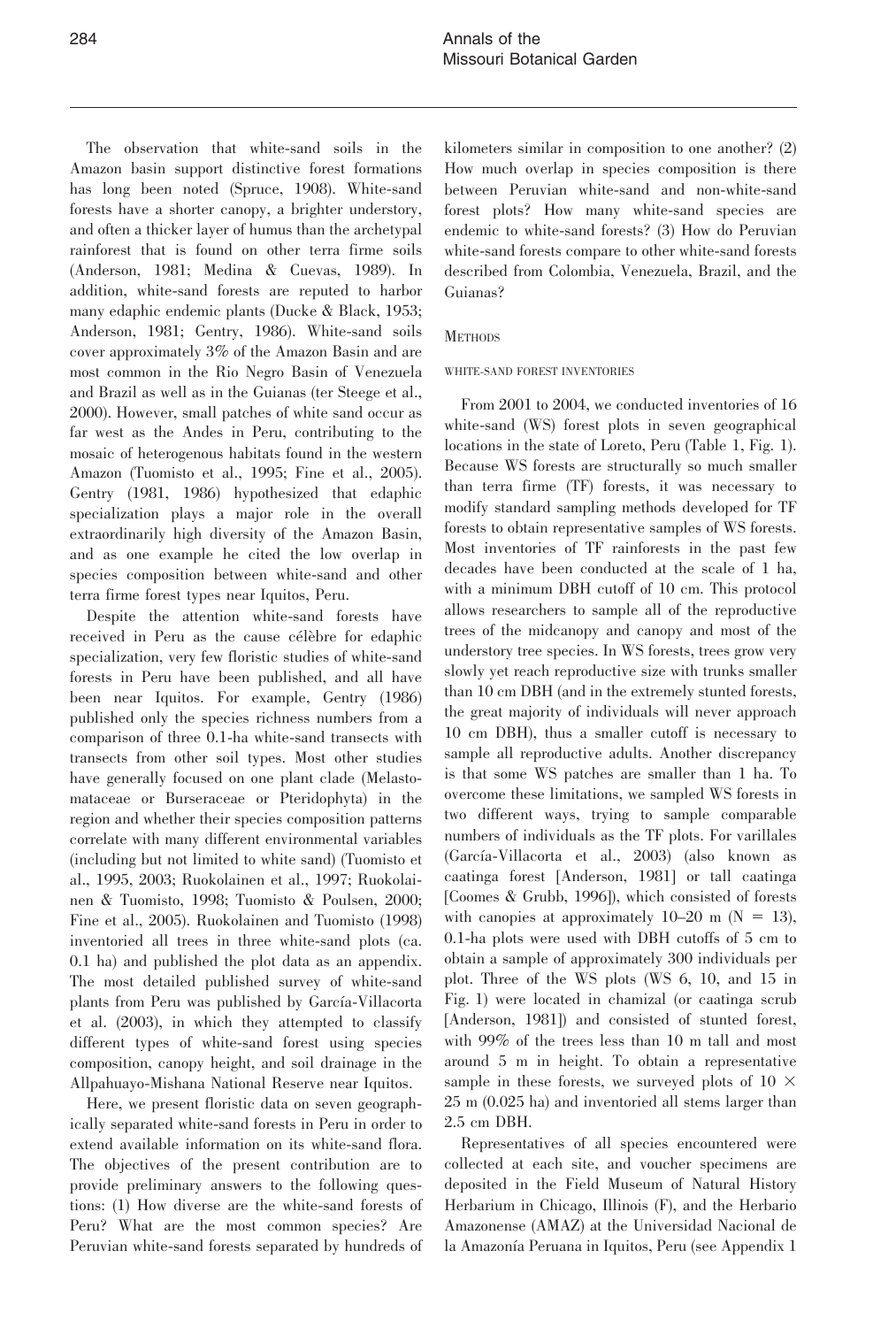| Site                      | Plot code        | Lat DD     | Lon DD      | Collectors <sup>1</sup>                     |
|---------------------------|------------------|------------|-------------|---------------------------------------------|
| Apayacu                   | $\rm TF$ $\rm 1$ | $-3.11667$ | $-72.71250$ | N. Pitman, I. Mesones, M. Ríos              |
| Buenavista                | $\rm TF$ $2$     | $-4.83444$ | $-72.39028$ | N. Pitman, R. García, H. Beltran, C.        |
|                           |                  |            |             | Vriesendorp                                 |
| Curacinha                 | $TF\ 3$          | $-5.05139$ | $-72.72833$ | N. Pitman, R. García, H. Beltran, C.        |
|                           |                  |            |             | Vriesendorp                                 |
| Curaray                   | TF 4             | $-2.37869$ | $-74.09147$ | N. Pitman, R. García, H. Mogollón, P. Nuñez |
| Ingano Llacta             | TF <sub>5</sub>  | $-1.86953$ | $-74.66778$ | N. Pitman, R. García, H. Mogollón, P. Nuñez |
| Maronal                   | TF <sub>6</sub>  | $-2.96564$ | $-72.12786$ | N. Pitman, I. Mesones, M. Ríos              |
| Nauta                     | TF 7             | $-4.44274$ | $-73.61083$ | M. Ahuite, E. Valderrama                    |
| Orosa                     | TF <sub>8</sub>  | $-3.62464$ | $-72.24269$ | M. Ríos, N. Dávila                          |
| PV7.polvorin              | TF <sub>9</sub>  | $-0.88463$ | $-75.21472$ | N. Pitman, R. García, H. Mogollón, P. Nuñez |
| PV7.terrace               | TF 10            | $-0.87516$ | $-75.20561$ | N. Pitman, R. García, H. Mogollón, P. Nuñez |
| Quebrado Blanco 1         | TF 11            | $-4.35911$ | $-73.15894$ | M. Ríos, N. Dávila                          |
| Quebrado Blanco 2         | TF 12            | $-4.35928$ | $-73.15728$ | M. Ríos, N. Dávila                          |
| Sabalillo                 | <b>TF 13</b>     | $-3.33533$ | $-72.31111$ | E. Valderrama, M. Ahuite                    |
| San Jose                  | TF 14            | $-2.51064$ | $-73.66072$ | M. Ríos, N. Dávila                          |
| Santa Maria               | <b>TF 15</b>     | $-1.41603$ | $-74.61650$ | N. Pitman, R. García, H. Mogollón, P. Nuñez |
| Santa Teresa              | <b>TF 16</b>     | $-2.82572$ | $-73.56350$ | M. Ríos, N. Dávila                          |
| Vencedores                | <b>TF 17</b>     | $-1.13729$ | $-75.01842$ | N. Pitman, R. García, H. Mogollón, P. Nuñez |
| Yaguas                    | TF 18            | $-2.86486$ | $-71.41503$ | M. Ríos, N. Dávila                          |
| Allpahuayo-Mishana        | WS 1             | $-3.95611$ | $-73.42861$ | I. Mesones (P. Fine, R. García)             |
| Allpahuayo-Mishana        | WS 2             | $-3.95056$ | $-73.40000$ | I. Mesones (P. Fine, R. García)             |
| Allpahuayo-Mishana        | WS 3             | $-3.94778$ | $-73.41167$ | I. Mesones (P. Fine, R. García)             |
| Allpahuayo-Mishana        | WS 4             | $-3.94167$ | $-73.43889$ | I. Mesones (P. Fine, R. García)             |
| Upper Nanay (chamizal)    | WS 5             | $-3.74083$ | $-74.12222$ | P. Fine, I. Mesones (R. García)             |
| <b>Upper Nanay</b>        | WS 6             | $-3.74139$ | $-74.13278$ | P. Fine, I. Mesones (R. García)             |
| Jeberos                   | WS 7             | $-5.30000$ | $-76.26667$ | P. Fine, I. Mesones (R. García)             |
| Jenaro Herrera            | WS 8             | $-4.85000$ | $-73.60000$ | P. Fine, I. Mesones, R. García              |
| Jenaro Herrera            | WS 9             | $-4.85000$ | $-73,60000$ | P. Fine, I. Mesones, R. García              |
| Jenaro Herrera (chamizal) | <b>WS 10</b>     | $-4.85000$ | $-73,60000$ | P. Fine, I. Mesones, R. García              |
| Morona                    | <b>WS 11</b>     | $-4.26667$ | $-77.23333$ | P. Fine, I. Mesones (R. García)             |
| Morona                    | <b>WS 12</b>     | $-4.26667$ | $-77.23333$ | P. Fine, I. Mesones (R. García)             |
| Tamshiyacu                | <b>WS 13</b>     | $-3.98333$ | $-73.06667$ | P. Fine, I. Mesones (R. García)             |
| Tamshiyacu                | <b>WS 14</b>     | $-3.98333$ | $-73.06667$ | P. Fine, I. Mesones (R. García)             |
| Tamshiyacu (chamizal)     | <b>WS 15</b>     | $-3.98333$ | $-73.06667$ | P. Fine, I. Mesones (R. García)             |
| Matsés                    | <b>WS 16</b>     | $-5.85500$ | $-73.75400$ | P. Fine, N. Dávila, I. Mesones              |

Table 1. The sites listed in Figure 1, with the plot codes for each site, the coordinates, habitat, and collectors.

<sup>1</sup> Persons in parentheses checked over the collected material, but were not present during field collection. All white-sand collections were ultimately determined by P. Fine, R. García, and I. Mesones, and all non-white-sand collections were ultimately determined by N. Pitman.

for collection numbers). Voucher specimens were identified by comparing them to specimens from the above two herbaria and the Missouri Botanical Garden (MO). A very few specimens were also identified at the New York Botanical Garden (NY). Specimens that were unable to be matched were left as ''morphospecies'' and are presented with their genus name and morphospecies number (or if genus is unknown, the family and morphospecies number; see Appendix 1).

### COMPARING WS PLOTS TO OTHER TF PLOTS

Pitman and colleagues provided data for 18 plots from Loreto, Peru (Fig. 1, Table 1; Pitman et al., 2008). These plots are 1-ha tree inventories (10 cm

DBH) of 18 TF sites, and none of them sample WS forests. Although still a work in progress, these plots allow for a reasonable comparison of species overlap between WS and other non-WS TF soil types. These TF plots contained 1750 species and morphospecies out of 10,867 individuals and averaged 251.7 species per plot.

Two similarity matrices were constructed to compare the 34 plots. The first,  $\beta_{\text{sim}} = a'_i / a'_i +$  $\min(b'_i, c'_i)$ , where a' is the number of species in common between two plots,  $b'$  is the species only in the neighboring plot,  $c'$  is the species only in the focal plot, and min means one chooses the smaller of the two numbers in parentheses (Lennon et al., 2001). This equation includes only the presence/absence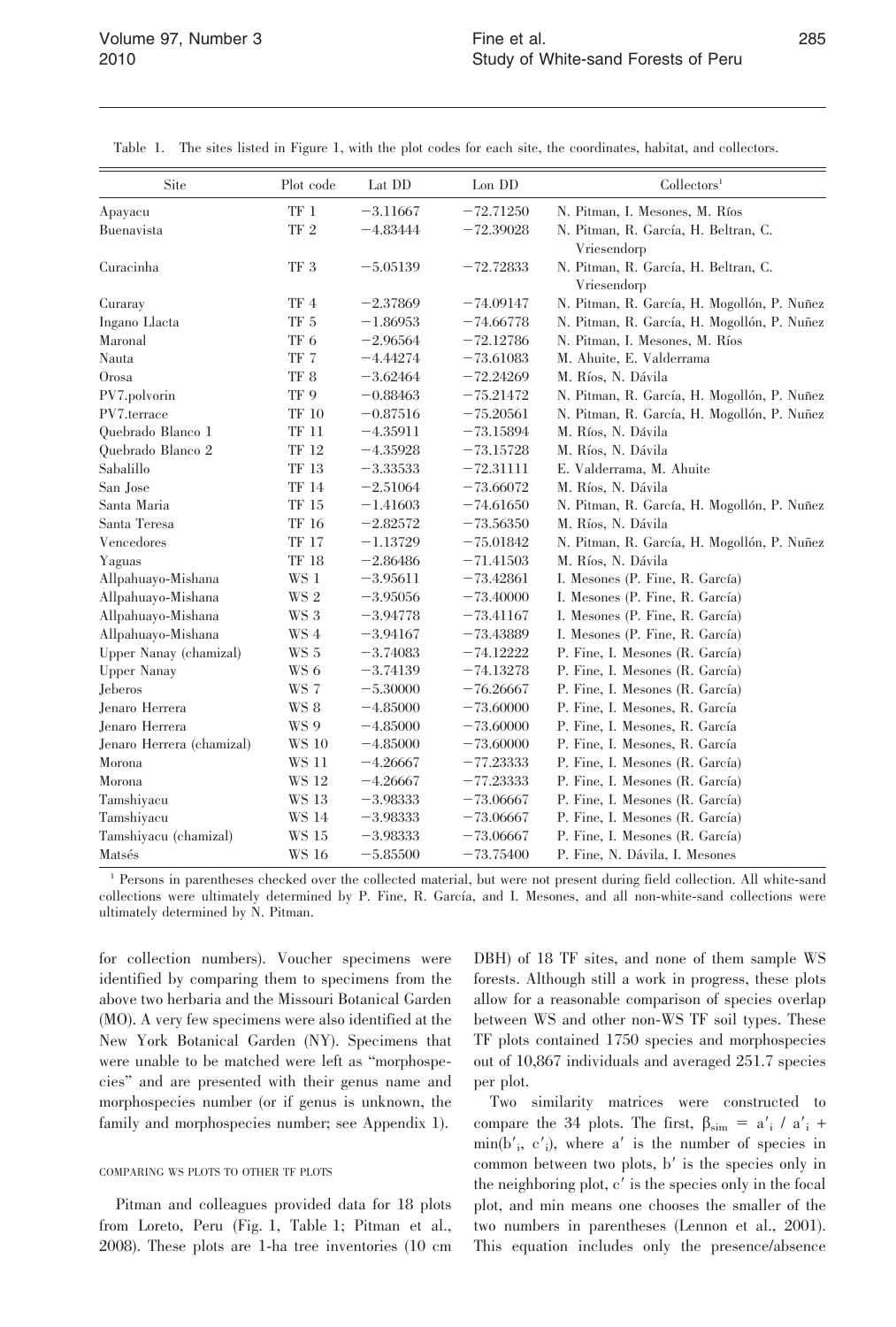

Figure 1. A map showing the locations of the white-sand plots (gray shapes, labeled WS 1 to 16) and the terra firme plots (triangles, labeled TF 1 to 18) in northeastern Peru. Rivers are labeled in italics. Dashed line approximates the limit of the Amazonian lowlands (less than 500 m above sea level). White-sand areas depicted on this map are all of those known in the Department of Loreto, Peru, and are drawn to approximate their extent on the landscape (modified from Vriesendorp et al., 2006), with the exception of WS 1 to 4, which details the boundaries of the Allpahuayo-Mishana National Reserve (of which approximately 25% of its area is covered by white-sand forests). See Table 1 for names and coordinates of all plots.

data and is a modified Sorenson's index that takes into account the differences in diversity between plots with the aim to decrease the influence that any local species richness has on dissimilarity. The second index that we used is the Steinhaus similarity index. It is calculated as: between plots A and  $B = 2 \Sigma$  min  $(n<sup>A</sup>, n<sup>B</sup>)/ \Sigma (n<sup>A</sup> + n<sup>B</sup>)$  where one chooses the smaller number of overlapping individuals between plot A and B, doubles that number, and divides by the total number of individuals in the two plots (Potts et al., 2002). Because WS plots are generally composed of a small number of fairly dominant species relative to TF plots, the Steinhaus index is likely to more accurately reflect similarity and differences between all of the plots, especially if the same species dominate different WS plots.

To compare WS plots to each other and to the non-WS plots, we collated all plot lists into a single data file. Both the second and third authors have collected specimens in the field and identified specimens from both databases in the herbarium (see Table 1), and thus it is highly unlikely that more than a very few TF

morphospecies are the same as ''named'' WS species or WS morphospecies.

To quantify the spatial component of beta diversity, we tested whether sites that were closer together in space were more similar in terms of their species composition using Mantel tests (Mantel, 1967). We calculated the geographical distance between all sites and tested whether the two measures of species compositional dissimilarity mentioned above were correlated with the spatial distances separating sites. The Mantel test compares the observed correlation between these measures of dissimilarity with a null model based on randomization of dissimilarities among sites. We used 999 randomizations for each test. A significant result indicates that the two distance measures are more correlated than expected by chance. Both  $\beta_{\text{sim}}$  and the Steinhaus index were converted to their dissimilarity form for these analyses (Legendre & Legendre, 1998). These analyses were repeated for all sites and separately for WS and TF plots.

Nonmetric multidimensional scaling (NMS) ordinations were used to visualize the overall similarity in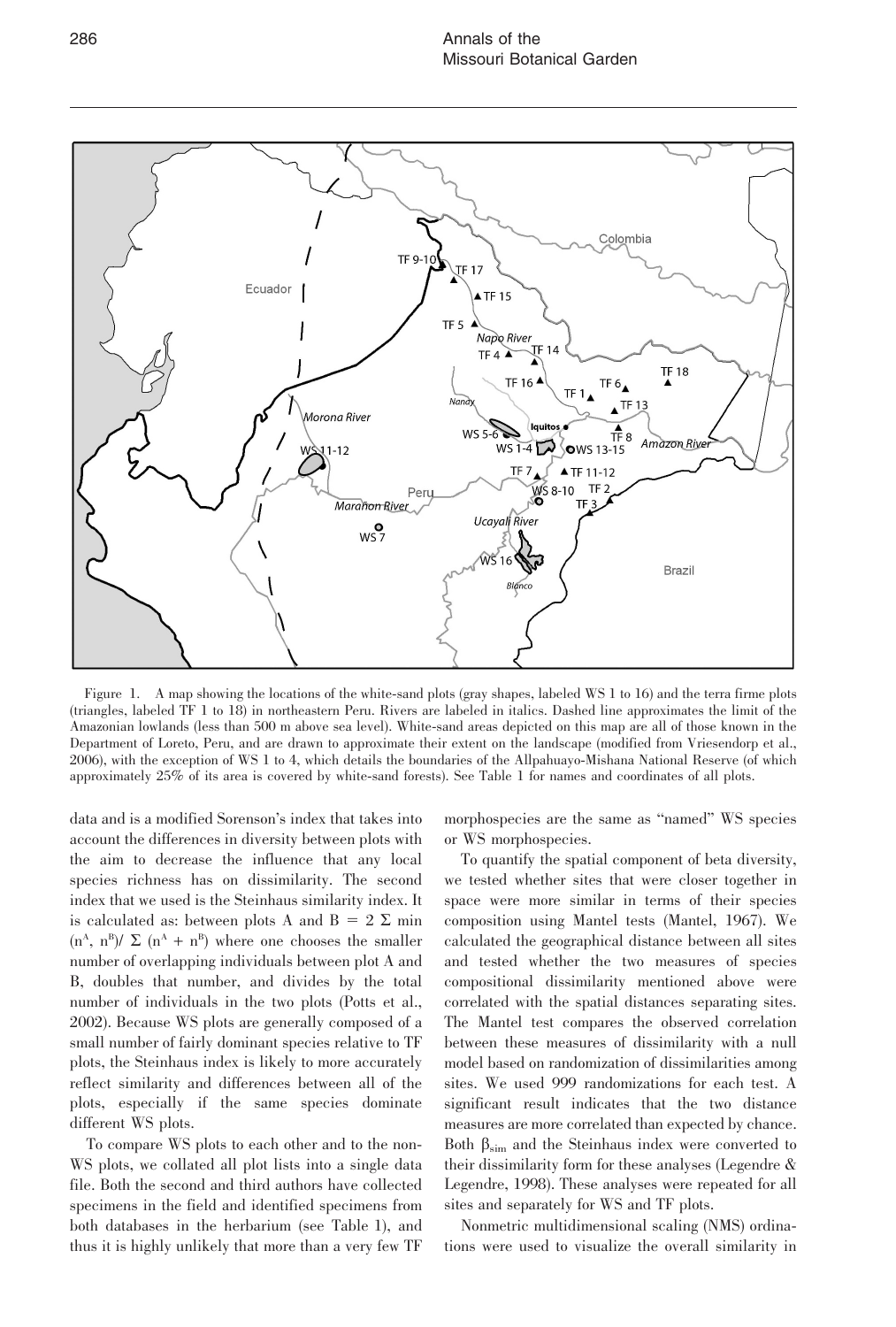

Figure 2. Nonmetric multidimensional scaling (NMDS) ordinations for (A) dissimilarity as measured by the species abundance data (Steinhaus) and (B) dissimilarity as measured by the species presence/absence data ( $\beta_{sim}$ ). In both panels, WS and TF plots group into two distinct clusters.

species composition among all sites. We performed NMS ordinations separately on each of the two intersite dissimilarity matrices  $(\beta_{sim}$  and the Steinhaus index) using the vegan package (Oksanen et al., 2007) in the R statistical computing language (R Development Core Team, 2008). Both ordinations converged on a stable two-dimensional solution within 100 iterations. We also conducted a multi-response permutation procedure (MRPP) test to determine whether species composition differed more among habitat types than expected by chance (Mielke & Berry, 2001). The MRPP test compares the ratio of within- and among-habitat similarity to the ratio expected under a null model of 999 randomizations of site assignments to habitats.

#### **RESULTS**

# DIVERSITY AND ABUNDANCE OF INDIVIDUALS IN WS FORESTS

We encountered 3631 individual trees in the 16 WS plots and separated them into 221 species and morphospecies (Appendix 1). The 13 varillal plots contained an average of 222 individuals from 41.5 species (range, 26 to 71). The three chamizal plots contained an average of 248 individuals from 14.3 species (range, 9 to 22). Even though chamizal plots were structurally very different in appearance than varillal plots, with canopies less than half the height of varillal plots, chamizal plots were not compositionally distinct from varillal plots, and the chamizal plots

did not cluster together in either ordination (Fig. 2). One clear example of close similarity of a varillal and a chamizal plot was at the Upper Nanay site, where all but one of the 12 species encountered in the chamizal plot was also present in the nearby varillal plot.

The most common species overall was Pachira brevipes (A. Robyns) W. S. Alverson (Malvaceae), accounting for 606 individuals, an incredible 17% of all stems encountered. The top 10 species in the WS plots were all very common, accounting for more than 49% of the total individuals. Clusiaceae was the most important family in the WS plots; 890 individuals (24.5% of total) from seven species were encountered (Table 2). When considering the top 10 most common species from each of the seven sites, 17 of these occur in more than one site, and eight of them occur three times on the top 10 lists in different WS sites (Table 3).

#### SIMILARITY COMPARISONS WITHIN AND AMONG WS AND TF PLOTS

Measures of similarity between a given WS plot and another WS plot averaged close to 20%—whether measured by presence/absence or by species-abundance statistics, very similar to the average similarity measures between a given TF plot and another TF plot (Table 4). Yet, similarity between any given WS and TF plot averaged at 9% with presence/absence and 2% with abundance data (Table 4). The NMS ordinations clearly separated WS and TF plots into two distinct groups in terms of their species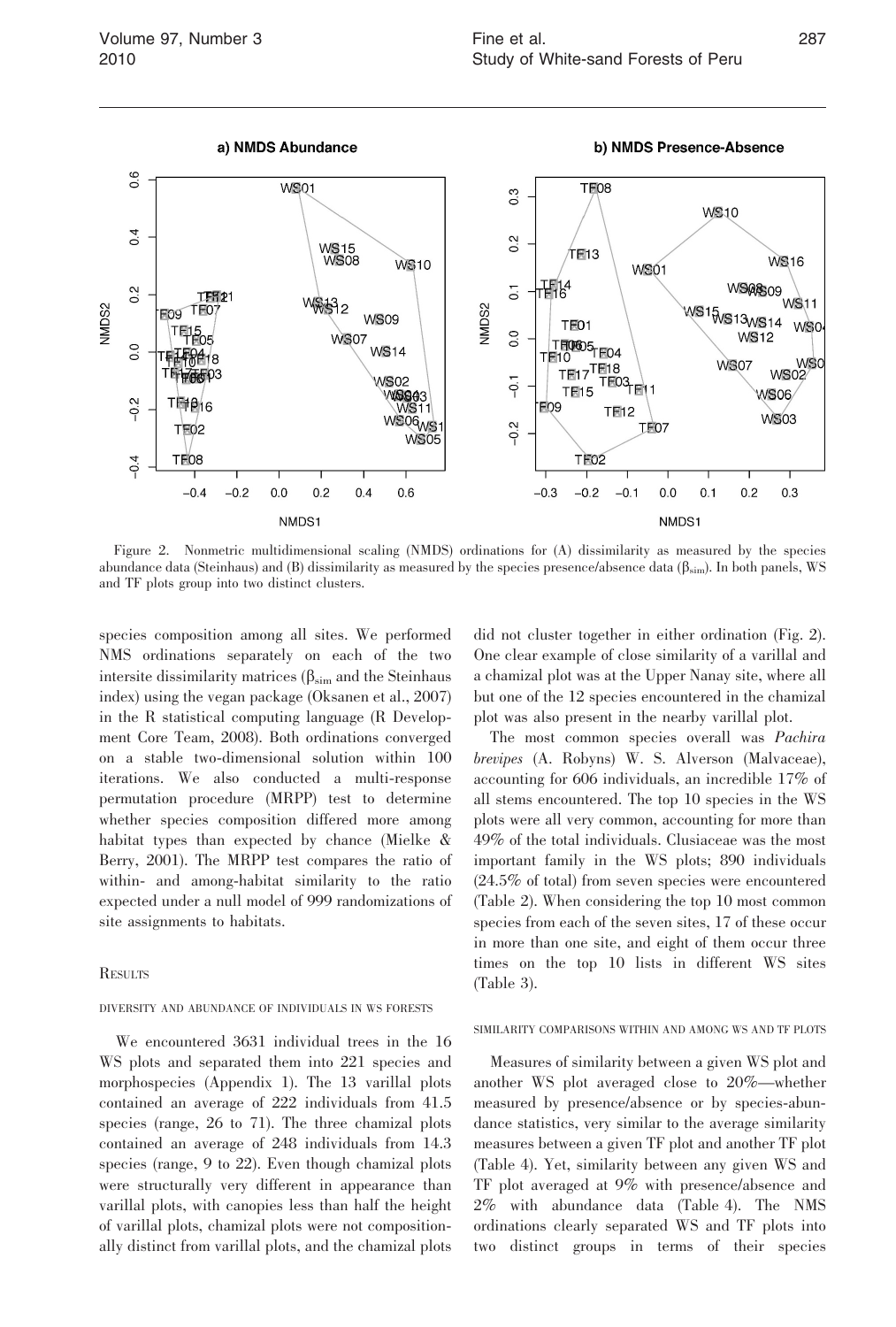Table 2. The top 12 families in importance in the 16 white-sand plots, the number of species in each family, the number of individuals encountered, and the percentage of the total stems overall.

| Family <sup>1</sup>     | No. of<br>species | No. of<br>individuals | $\%$ of total<br>individuals |
|-------------------------|-------------------|-----------------------|------------------------------|
| Clusiaceae (CVB)        | 7                 | 890                   | 24.5                         |
| Malvaceae (s.l.)        |                   |                       |                              |
| (CV)                    | 3                 | 613                   | 16.9                         |
| Fabaceae (CVB)          | 30                | 484                   | 13.3                         |
| Arecaceae (CV)          | 7                 | 175                   | 4.8                          |
| Sapotaceae (CVB)        | 13                | 168                   | 4.6                          |
| Rubiaceae (B)           | 13                | 162                   | 4.4                          |
| Sapindaceae             | 5                 | 139                   | 3.8                          |
| $E$ laeocarpaceae $(C)$ | 4                 | 135                   | 3.7                          |
| Annonaceae              | 14                | 87                    | 2.4                          |
| Myrtaceae (VB)          | 11                | 82                    | 2.3                          |
| Euphorbiaceae           |                   |                       |                              |
| (CVB)                   | 7                 | 78                    | 2.1                          |
| Lauraceae (CV)          | 18                | 66                    | $1.8\,$                      |
| All others (35)         | 88                | 571                   | 15.7                         |

<sup>1</sup> C, V, and B in parentheses indicate whether the family was on a list of top 12 families in white-sand forest in Colombia (C), Venezuela (V), or the top six in Brazil (B) (Caqueta´, Colombia, Duivenvoorden et al., 2001; La Esmerelda, Venezuela, Coomes & Grubb, 1996; Manaus, Brazil, Anderson, 1981).

composition, regardless of the index used to measure similarity among sites  $(\beta_{sim}$  and Steinhaus index) (Fig. 2), a result further supported by the highly significant differences in species composition among habitats detected by the MRPP tests ( $\beta_{sim}: A =$ 0.06989,  $P < 0.0001$ ; Steinhaus: A = 0.08853, P < 0.0001).

#### PATTERNS OF ENDEMISM IN WS FORESTS

Of the 221 species in the WS data set, 141 do not occur in the TF data set  $(64%)$  and 80 of them  $(36%)$ do. However, it would be premature to label all of the species that do not occur in the TF data set as WS endemics, since the 18 TF plots are likely such a poor sample of all of the non-WS habitats in the western Amazon. Therefore, we compared our WS list to the published Ecuadorian flora (Catalogue of the Vascular Plants of Ecuador, Jørgensen & Léon-Yánez, 1999). WS forests had never been reported in Ecuador at the time of publication of this flora (a few WS areas in Ecuador have been found near the Peruvian border in the Cordillera del Condor in the past few years; D. Neill, pers. comm.), thus if a species from our WS list appears in the Catalogue of Ecuador, it should not be considered a WS endemic. We found 81 of the 221 WS species also occurred in Ecuador (36%). Defined in this way, the number of WS endemics (species that

do not occur in either the TF data set or the Catalogue of Ecuador) becomes 114 species (52% of the total).

There are an additional 21 species that we propose should be classified as ''facultative specialists'' or "cryptic endemics." Eleven of these 21 are species that also do not occur in the Catalogue of Ecuador and occur more commonly in WS than in TF plots and also are found in fewer than four total plots in TF. We speculate that this group of species has source populations in WS forests and sink populations in TF forests. The other 10 species occur in multiple WS plots, are represented by more than 10 individuals in the WS data set, are represented by one or zero individuals in the TF data set, and also occur in the Catalogue of Ecuador. We speculate that this group of species may include cryptic species or are otherwise genetically distinct from populations that occur in Ecuador. Three of these species (discussed below) are listed in the *Catalogue of Ecuador* but according to its text do not occur in the Amazon Basin, and thus the taxa found in our WS data set are likely to be new species. Taken together, the WS endemics and ''facultative specialists'' account for 135 of the 221 species (61%) found in the WS plots, and 3110 individuals (83% of the total).

Spatial distance was correlated with species compositional similarity with both the presence/ absence and abundance data when all plots were analyzed with Mantel tests ( $\beta_{sim}$ : 73.8% of variation in original data explained by NMDS,  $P < 0.001$ ; Steinhaus: 71.4% of variation in original data explained by NMDS,  $P \, \leq \, 0.001$ ). This is not surprising, given that in general, WS and TF plots were not evenly distributed throughout the region, and indeed many of the plots of the same soil type were located within a few hundred meters of one another (Fig. 1). When correlating just the TF plots with spatial distance, Mantel tests using both the presence/ absence and abundance data yielded significant correlations  $(P < 0.015$  and 0.006, respectively). However, Mantel tests of the WS plots with spatial distance were only significant when using the abundance data ( $P < 0.023$ ). The Mantel test within WS plots using the presence/absence data was not significant, indicating no correlation between species composition similarity and spatial distance.

#### **DISCUSSION**

# PATTERNS OF DIVERSITY IN WS FORESTS

WS plots in Peru contain a low species diversity compared to other TF forest plots. We found only 221 species out of 3631 individuals occurring in the WS plots. Moreover, our average plot diversity was 36.4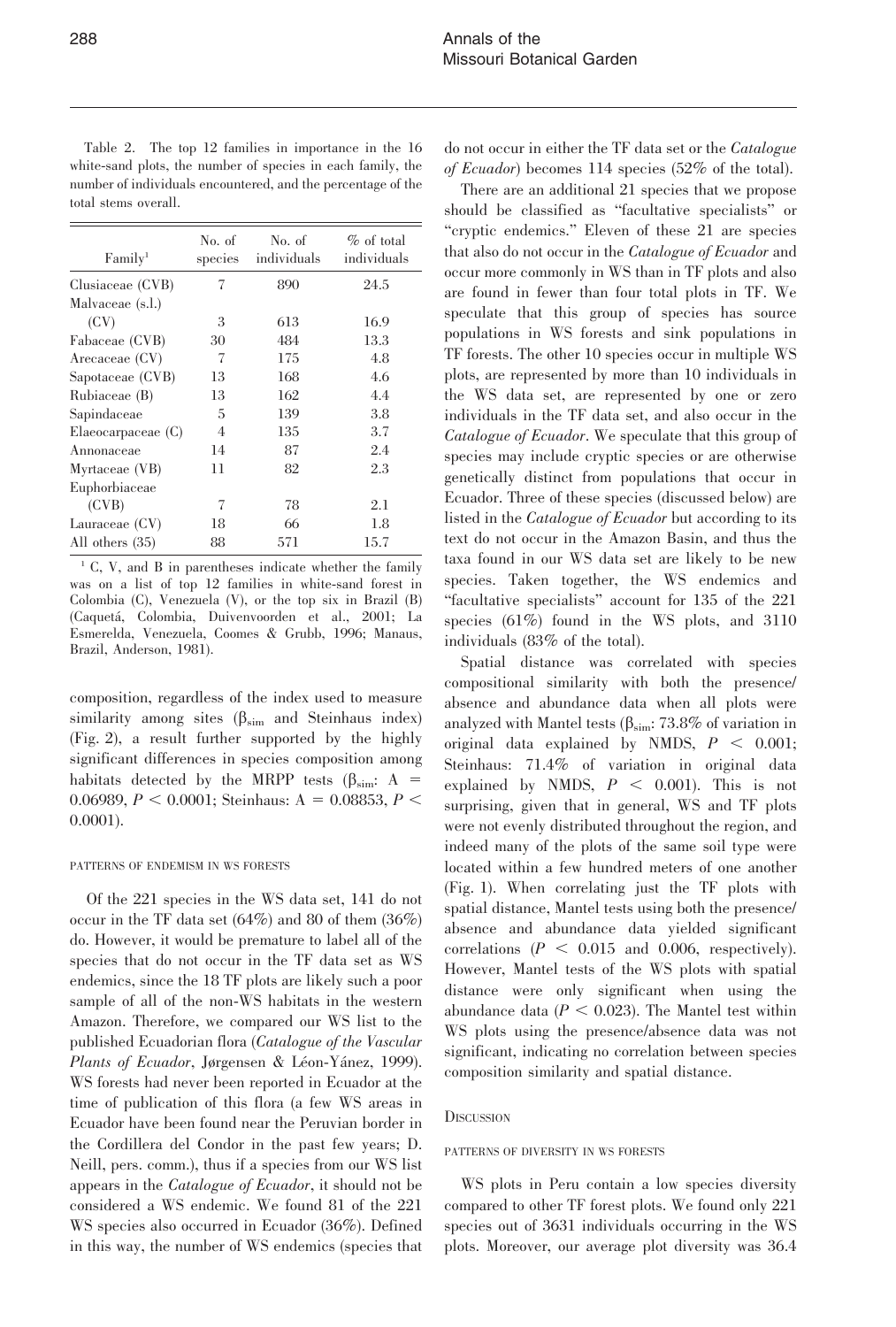species per plot, an extremely low number for lowland Amazonia. For comparison, Gentry's plots from Loreto (the same area as Fig. 1) were also 0.1 ha (but included all stems greater than 2.5 DBH as well as shrubs); these plots contained an average of 172.7 species (range, 114 to 210 species) (Gentry, 1988; Phillips & Miller, 2002).

Low diversity for WS plots has been reported in eastern and central Amazonia, with Anderson (1981) estimating 25 species at 10 cm DBH per hectare near Manaus, Brazil. In Venezuela, a 0.1-ha transect of WS forest had 35 species of 5 cm DBH (same DBH cutoff and plot size as our study) (Coomes & Grubb, 1996). In Guyana, 62 species per hectare of 10 cm DBH trees has been reported (ter Steege et al., 2000). Previous reports from near Iquitos claimed plot-level diversity totals of more than 100 species for WS forest plots (Gentry, 1986; Ruokolainen & Tuomisto, 1998; Phillips & Miller, 2002). We believe that this discrepancy results from their plots covering more than one type of soil, as Gentry (1986) used narrow 500-m belt transects, and Ruokolainen and Tuomisto (1998) report percent sand in their soil analyses at only 80% from their ''white-sand'' plots near Iquitos, and their species list lacks many of the dominant species from our WS data set. Preliminary soil texture data from our WS plots indicate consistent values of  $> 95\%$  sand (Fine, unpublished data).

# DOMINANCE PATTERNS IN PERUVIAN AMAZONIA

WS plots in Peru often have substantial overlap in species composition (Table 3), and this pattern holds whether one compares adjacent plots in the same WS forest, or WS forests as far apart as Jeberos and Allpahuayo-Mishana (Figs. 1, 2). Moreover, out of the 40 species that appear on the 10 most common species list for each of the seven sites, 17 of them occur more than once, and eight of them occur three times on the top 10 lists in different WS sites (Table 3). These 17 species dominate the WS forest plots, accounting for an amazing 62.4% of all individuals (Table 3). WS plots are thus dominated by a cadre of species, and this dominance is likely the main factor driving the pattern of low plot-level diversity.

Pitman et al. (2001) found a remarkable similarity of species composition between Yasuní and Manu, forests more than 2000 km apart. There were 42 species that were common in both forests (stem densities of over one individual per hectare). He extrapolated this pattern as evidence that forests found on fertile clay soils throughout the western Amazon were predictable and dominated by an oligarchy of relatively common species. Pitman et al.

(2001) further predicted that the oligarchic taxa from western Amazonian clay forests would not be common in forests of other soil types (indeed, only two of the most common 42 species from Yasuní and Manu even occur in our WS data set), and they concluded that: "... the oligarchic taxa will vary from region to region, and in cases of environmental heterogeneity from patch to patch, but the patches themselves may be largely homogeneous in composition and structure.'' In many ways, the WS data match Pitman et al.'s expectation: WS forests have similar species composition across Peru, and each WS patch harbors low diversity forests dominated by a small number of species. Yet the WS oligarchy differs in one important respect from the patterns reported in western Amazonian clay forests (Pitman et al., 2001). Unlike clay forest plots, the common species in WS plots are not as predictable from site to site. For example, only one species, Pachira brevipes, was collected at all seven WS sites. In many of these sites, P. brevipes was the most common tree, or at least in the top 10 most common (Table 3), but in some sites, it was collected only a few times. Of the 17 species highlighted in Table 3, 13 occur in both the western and eastern WS sites (Fig. 1) and four occur only in eastern sites.

The results of the Mantel tests indicate significant patterns of correlation between spatial distance and species abundance data, yet no significant pattern with spatial distance and compositional similarity with the species presence/absence data. In other words, dominant species in one plot were more likely to be dominant in nearby WS plots, while the overall species composition among all of the WS plots had no spatial correlation. This lack of spatial correlation is consistent with the idea that WS flora may be largely composed of species that are wind or bird dispersed, with wide-ranging dispersal capabilities (Macedo & Prance, 1978, but see ter Steege et al., 2006). Moreover, that many of the common species do not occur in every WS site is likely due to the island-like nature of WS forests in Peru. In contrast to the clay soils that are found at Manu, Yasuní, and the intervening lowland forests near the Andean foothills between these two sites, WS soils are rare in the western Amazon and are scattered across the region in noncontiguous patches (Fig. 1). Even though many of the WS-dominant species are good dispersers (and indeed 13/17 of them have arrived in both western and eastern WS patches), not all of them have had the good fortune to arrive at all sites. In addition, given that many of these habitat islands are small, those species that have arrived later may have a difficult time gaining a foothold. WS forests are different than TF forests in the fact that one often finds large patches composed of a single species (Fine, pers. obs.), a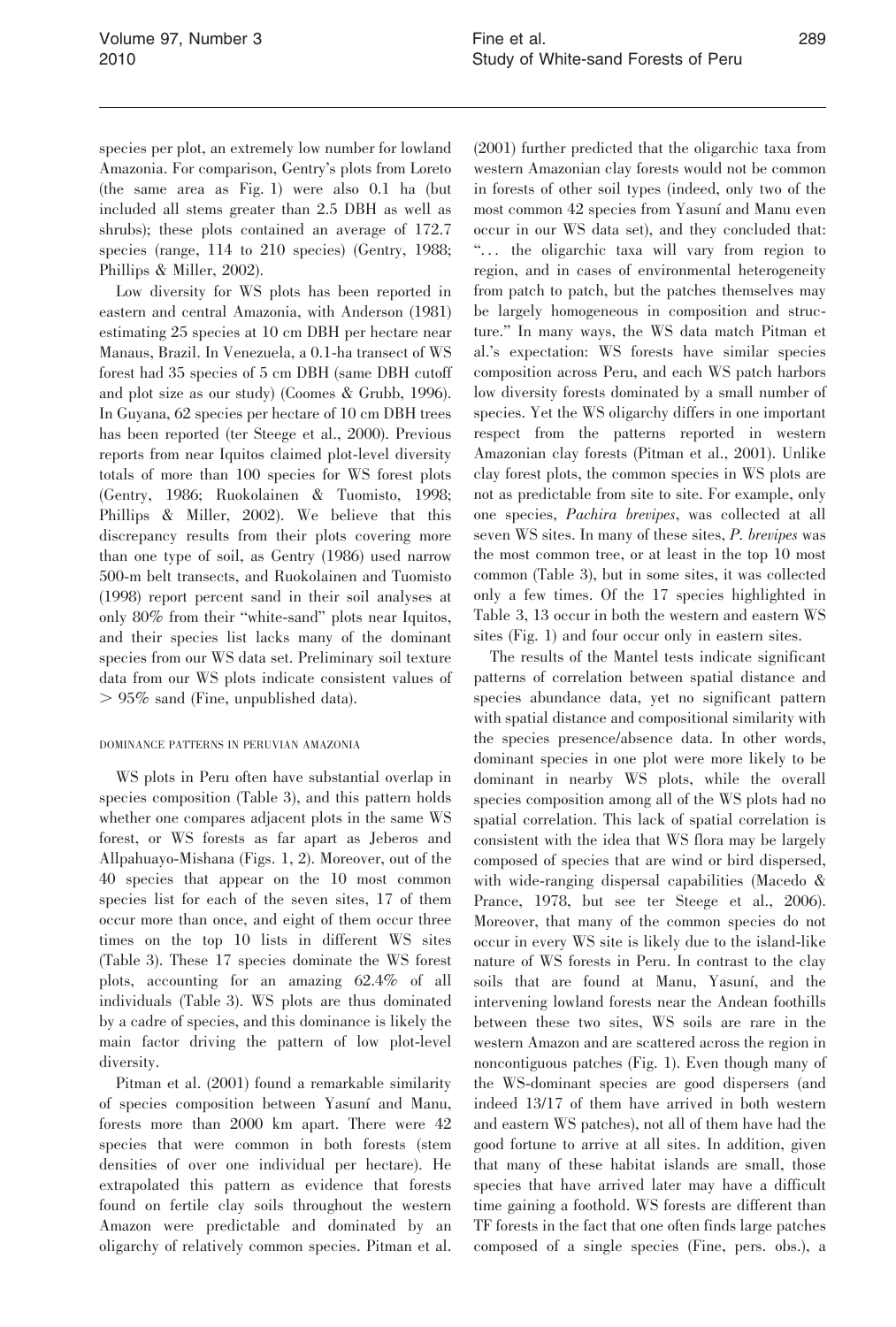Morona, WS 11 to 12 Arecaceae **Euterpe catinga** 41 Fabaceae Tachigali paniculata 35 Siparunaceae Siparuna guianensis 28 Sapotaceae Chrysophyllum sanguinolentum subsp. sanguinolentum 17 Fabaceae Macrolobium microcalyx 17 Sapindaceae Matayba inelegans 16 Myristicaceae *Virola calophylla* 12 Humiriaceae Sacoglottis ceratocarpa 12 Annonaceae *Oxandra asbeckii* 9 Euphorbiaceae Hevea guianensis 9 Jeberos, WS 7 Fabaceae Parkia igneiflora 31 Icacinaceae Emmotum floribundum 26 Sapotaceae Chrysophyllum sanguinolentum subsp. sanguinolentum 25 Apocynaceae Macoubea sprucei 16 Aquifoliaceae *Ilex* sp. indet., cf. *nayana* 14 Euphorbiaceae Hevea guianensis 14 Sapindaceae Matayba inelegans 14 Clusiaceae Tovomita calophyllophylla 13 Sapotaceae Pouteria lucumifolia 11 Sapotaceae *Pouteria cuspidata* subsp. *cuspidata* 11 Jenaro Herrera, WS 8 to 10 Clusiaceae Caraipa tereticaulis 164 Clusiaceae Haploclathra cordata 77 Clusiaceae Calophyllum brasiliense 70 Myrtaceae Marlierea caudata 26 Rubiaceae Platycarpum orinocense 26 Burseraceae Protium subserratum 25 Annonaceae Bocageopsis canescens 25 Sapindaceae Cupania diphylla 19 Siparunaceae Siparuna guianensis 19 Clusiaceae Tovomita calophyllophylla 17 Tamshiyacu, WS 13 to 15 Clusiaceae Caraipa utilis 209<br>Clusiaceae Haploclathra cordata 125 Clusiaceae Haploclathra cordata Malvaceae Pachira brevipes 92 Clusiaceae Caraipa tereticaulis 33 Sapindaceae Matayba inelegans 21 Rubiaceae Platycarpum orinocense 21 Fabaceae Tachigali paniculata 11 Clusiaceae Tovomita calophyllophylla 11 Fabaceae Macrolobium sp. indet. B 11 Elaeocarpaceae Sloanea sp. indet., cf. robusta 11 Upper Nanay, WS 5 to 6 Malvaceae Pachira brevipes 96 Clusiaceae Caraipa utilis 73 Elaeocarpaceae Sloanea sp. indet., cf. robusta 68 Fabaceae Dicymbe uaiparuensis 58 Sapindaceae Cupania diphylla 37 Rubiaceae Ferdinandusa chlorantha 23 Arecaceae Mauritiella armata 17 Fabaceae Macrolobium microcalyx 13 Araliaceae **Dendropanax palustris** 12 Fabaceae Dimorphandra macrostachya subsp. glabrifolia 12

Table 3. The top 10 species for each of the seven white-sand forest locations shown in Figure 1. Species in boldface occur in the top 10 list for more than one site.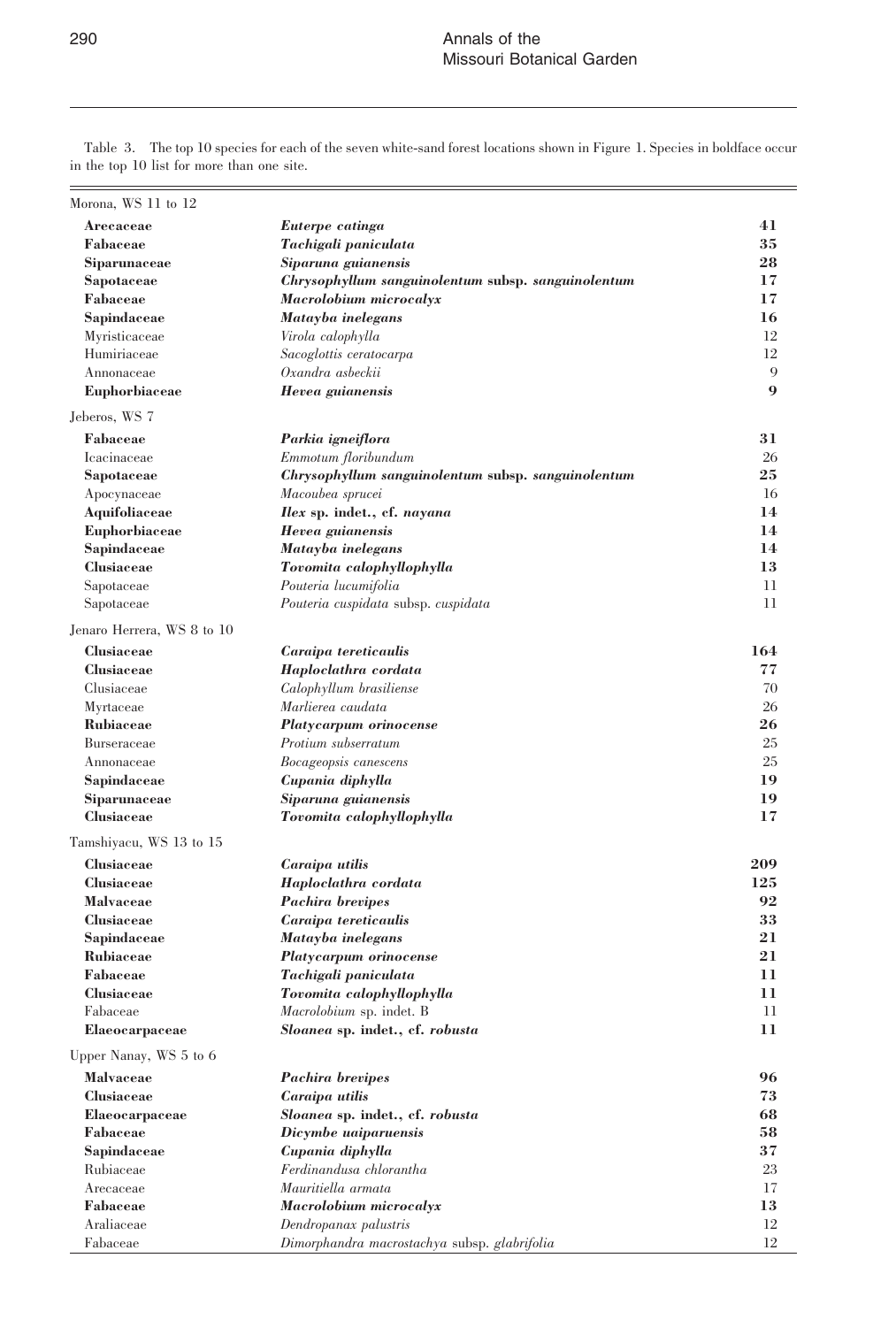Table 3. Continued.

| Allpahuayo-Mishana, WS 1 to 4 |                                                    |     |
|-------------------------------|----------------------------------------------------|-----|
| <b>Malvaceae</b>              | Pachira brevipes                                   | 271 |
| Clusiaceae                    | Caraipa utilis                                     | 53  |
| Fabaceae                      | Dicymbe uaiparuensis                               | 48  |
| Araliaceae                    | Dendropanax umbellatus                             | 30  |
| Arecaceae                     | Euterpe catinga                                    | 26  |
| Fabaceae                      | Tachigali ptychophysca                             | 22  |
| Sapotaceae                    | Chrysophyllum sanguinolentum subsp. sanguinolentum | 22  |
| Fabaceae                      | Parkia igneiflora                                  | 21  |
| Elaeocarpaceae                | Sloanea sp. indet., cf. robusta                    | 20  |
| Rubiaceae                     | Pagamea guianensis                                 | 17  |
| Matsés, WS 16                 |                                                    |     |
| Malvaceae                     | Pachira brevipes                                   | 131 |
| Arecaceae                     | Euterpe catinga                                    | 50  |
| <b>Burseraceae</b>            | Protium heptaphyllum subsp. ulei                   | 18  |
| Rubiaceae                     | Platycarpum orinocense                             | 15  |
| Malphigiaceae                 | Byrsonima laevigata                                | 14  |
| Elaeocarpaceae                | Sloanea sp. indet., cf. robusta                    | 13  |
| Chrysobalanaceae              | Licania sp. indet. A                               | 12  |
| Aquifoliaceae                 | <i>Ilex sp.</i> indet., cf. <i>nayana</i>          | 8   |
| Three tied at 6               |                                                    |     |

pattern at odds with the high-diversity TF forests that exhibit density-dependent spatial patterns (Wills et al., 2006). In TF forests, common species that occur at high densities are thought to suffer disproportionately high attacks from natural enemies, giving rare species an advantage. WS forests have lower rates of herbivory than TF forests near Iquitos (Fine et al., 2006). Thus, unlike TF forests, rare species (including recent arrivals) may not gain any such advantage in WS forests, and thus potential oligarchs may not be able to quickly increase their local abundance in new WS sites, even if they do happen to get dispersed there.

# OVERLAP IN SPECIES COMPOSITION BETWEEN WS AND NON-WS FOREST PLOTS

WS and TF plots are distinctive from one another. This is reflected in the fact that there are local names for WS forests in every Amazonian country in which they are found (Anderson, 1981). But, how distinctive

Table 4. Average similarity between plots of a similar soil type and plots of divergent soil types using both presence/absence  $(\beta_{sim})$  and species abundance (Steinhaus) statistics.

| Comparisons | Presence/Absence | Species abundance |
|-------------|------------------|-------------------|
| WS-WS       | 0.23             | 0.16              |
| TF-TF       | 0.20             | 0.19              |
| WS-TF       | $0.09*$          | $0.02*$           |

\* Asterisks indicate significant differences with  $P \leq$ 0.0001 with multi-response permutation procedure tests.

are they? This question has no clear answer because, as far as we know, no one has formalized a standard vocabulary or statistical methods for rigorously defining similarity between communities of different species compositions (Koleff et al., 2003; Jost, 2007). The amount of similarity between the WS and TF plots that we report depends on which index we use to estimate it. Most WS-TF comparisons so far have used the Jaccard index and have reported similarities of 0.10 to 0.20 (Ruokolainen & Tuomisto, 1998; Duivenvoorden et al., 2001).

Tuomisto et al. (1995) suggest that the Peruvian Amazon is composed of more than 100 different ''biotopes,'' each harboring unique plant species compositions that closely track environmental variables. If the biotope model properly depicts Amazonian forest diversity patterns, one would predict that each plot would have low overlap in species composition, and that different suites of species would dominate each plot. While we find that WS plots are indeed quite different from one another (Fig. 2), the dominant species at the seven sites were composed of a suite of 17 species that were found across many WS sites (Table 3). We should also emphasize that our plots were chosen to include all of the different kinds of WS forest, including both varillales and chamizales, well-drained and poorly drained areas, etc. (cf. García-Villacorta et al., 2003). Our results, together with the results of Pitman et al. (2001), thus paint a much broader picture of western Amazonian tree habitats. WS forest, heralded as the most distinctive TF forest type in the Amazon (Anderson, 1981;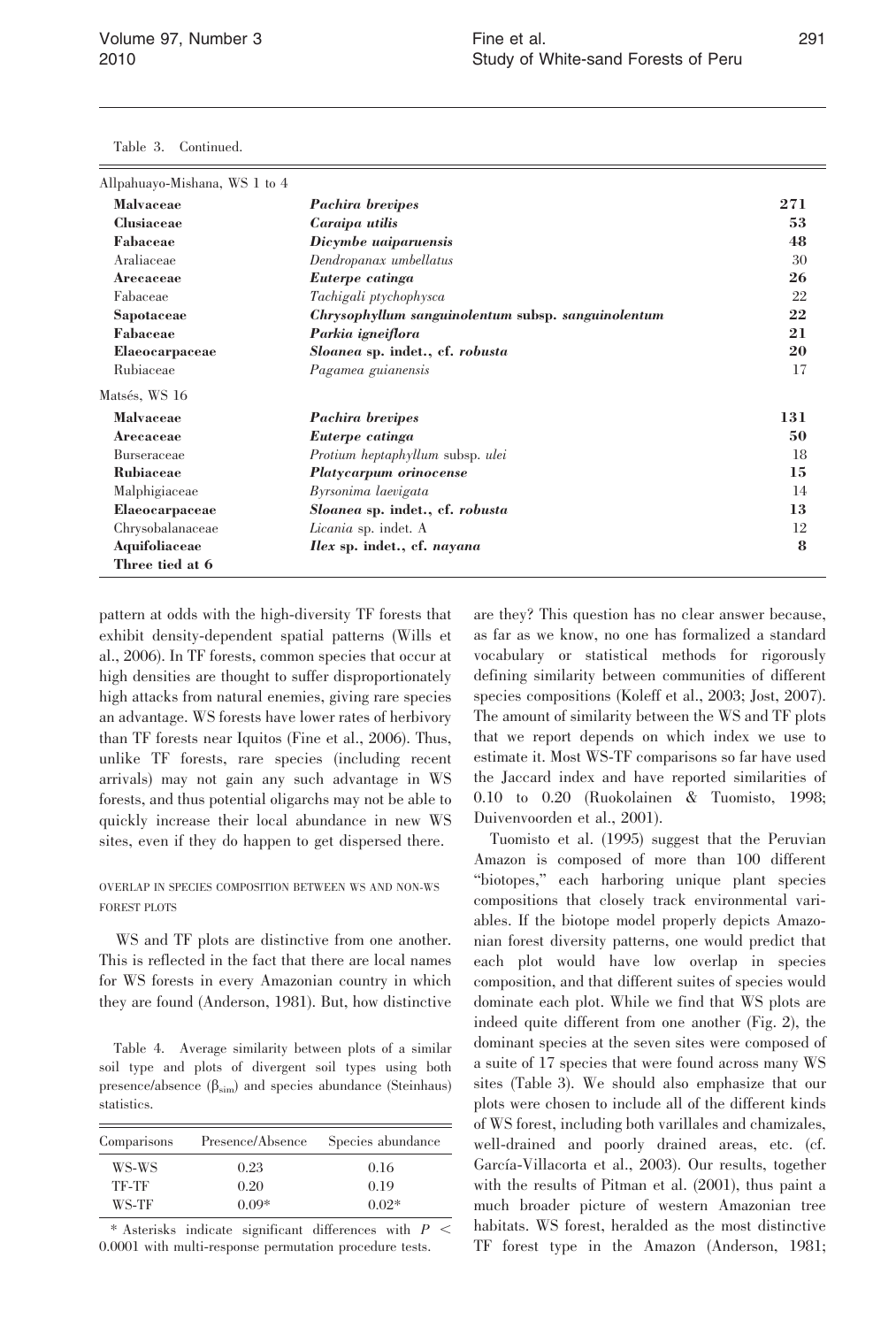Gentry, 1986), still contains a substantial number of species that also occur in more fertile soils. Therefore, we conclude that although WS forests are certainly "distinctive" from forests on more fertile soils, they are distinctive because of their low diversity and the composition of their dominant species rather than just because of their overall species compositions.

# PATTERNS OF ENDEMISM IN WS FORESTS

Our preliminary conclusion is that a little more than half of the 221 species are WS endemics. These 114 species do not occur in the TF plots nor do they occur in the Catalogue of Ecuador. We believe that this is a fair estimate, although it does include 33 morphospecies that may or may not be new species (Appendix 1). Some of these morphospecies may be species for which we did not find a match in the herbarium but are distributed in lowland Amazonia in TF forests, but not where Pitman and colleagues set up plots (Fig. 1). Yet many of these 33 morphospecies are likely to be new species. It is important to stress how few plant collections have been made in any WS forests in Peru, especially in WS forests distant from Iquitos. For example, three of the dominant Clusiaceae species in our WS plots were described only within the past two decades (Vásquez, 1991, 1993; García-Villacorta & Hammel, 2004). One of the collections from our inventories in Jeberos yielded a new genus for Peru (Hortia Vand., Rutaceae) (Brako & Zarucchi, 1993).

In addition, there could be quite a few cryptic species that are hidden in the data set, artificially inflating the overlap between forest types. In a study of the match between taxonomic criteria and molecular sequence divergence in the genus Inga Mill. (Fabaceae), Dexter et al. (2010) found several morphologically similar but molecularly divergent taxa that had previously been lumped together, after which further study yielded other morphological but previously overlooked characters, resulting in the discovery of new cryptic *Inga* species. Along these lines, there are three species on our list that we suggest should be investigated for cryptic diversity and whose clades should be subjected to a molecular phylogenetic analysis: Ferdinandusa chlorantha (Wedd.) Standl. (Rubiaceae), Euterpe catinga Wallace (Arecaceae), and Dendropanax umbellatus (Ruiz & Pav.) Decne. & Planch. (Araliaceae). The latter two species are potential WS endemics that did not occur in any TF plots, and the former occurred in one TF plot (two individuals). What is most intriguing about these three species is that the Catalogue of Ecuador reports them as being absent from Amazonian lowland forests. Ferdinandusa chlorantha and E. catinga are reported only from high elevations in the Andes (1000–1500 m),

while *D. umbellatus* is reported to occur on the Pacific coast, on the other side of the Andes.

# COMPARING PERUVIAN WS FORESTS TO THOSE IN EASTERN AMAZONIA

Ten out of the 12 most common families from Peruvian WS forests appear in lists of the most important families in WS forests farther east from published sources in Colombia, Brazil, and Venezuela (Table 2). One family in particular, the Clusiaceae, dominates WS forests throughout the Amazon. Unlike the Fabaceae, which dominates everywhere in Amazonia (Gentry, 1988), the Clusiaceae family does not appear in the top 12 families for Peruvian non-WS plots, suggesting that there is something about WS substrate that encourages high populations of Clusiaceae trees.

To be able to examine the similarity of Peruvian WS plots to WS plots in eastern and central Amazonia and the Guianas, one needs to compare complete species lists, but as far as we know, there is not a single published account of any plot-level species list of WS forests in eastern Amazonia or the Guianas. There is a published checklist of the plants of the Guianas (including Guyana, Suriname, and French Guiana) (Boggan et al., 1997) as well as a comparison of three florulas within Guyana with central French Guiana and the Reserva Ducke of Manaus, Brazil (Clarke et al., 2001). Although the checklist of Boggan et al. (1997) does not list edaphic associations of its species, it is interesting to note that 78 (35%) of the species in our WS lists occur in this checklist, almost as many species that occur in the Catalogue of Ecuador (81 species, 36% of the total), even though the Guianas are more than 2000 km from Peru. Thirtyone of these 78 species are classified as WS endemics or facultative specialists here. One assumes that many of these species occur in sandy soil habitats in the Guianas, but this assumption will have to be tested with future inventory work. In addition, most of our herbarium comparisons were undertaken at F and MO, which have extensive western Amazonian tree collections, but do not have nearly as many collections from WS forest areas in central and eastern Amazonia. It is entirely possible that many WS species (and likely also some of the unnamed morphospecies) are shared between Peruvian WS forests and WS forests farther east. Indeed, species from our WS list like Mauritia carana Wallace (Arecaceae) have been reported from WS forests in Colombia, Brazil, and Venezuela (Anderson, 1981; Coomes & Grubb, 1996; Duivenvoorden et al., 2001). On the other hand, even within the Rio Negro, WS forests have been reported to be compositionally extremely dissimilar (Anderson,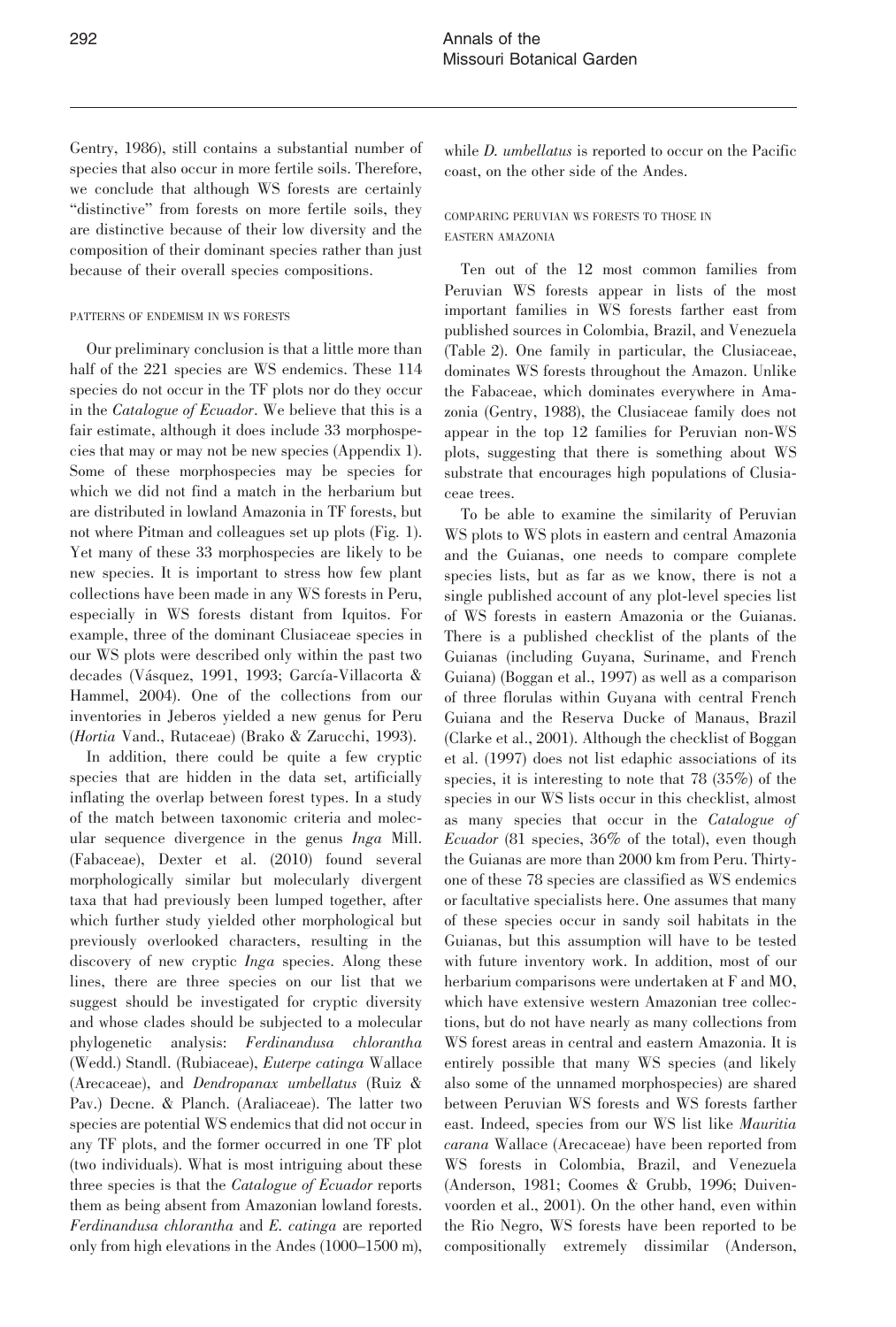1981). Thus, the characterization of the South American WS flora remains an avenue of exciting future research.

CONSERVATION OF AMAZONIAN FORESTS: THE FOCUS OF FUTURE BOTANICAL RESEARCH EFFORTS

Articles reporting the results of current botanical research in the Amazon often conclude by recommending that investigators increase the number of tree inventories (ter Steege et al., 2003). While accumulating more data on uncollected regions is certainly a laudable goal, more attention needs to be paid to understanding the diversity of tree plots that have already been inventoried. Too many of these trees languish as unidentified morphospecies, or just as tragic, dubiously named species from genera and families with no current taxonomic specialist (i.e., Nyctaginaceae). How can we compare vast networks of plots across an entire continent when we have little idea of the identities of the tree species?

Are similar-appearing species cryptic habitat specialists or local endemics? Or are some morphologically distinct taxa exhibiting phenotypic plasticity? These last questions can only be answered with systematic monographs coupled with molecular phylogenetic and population genetic studies, yet only a handful of tropical tree groups are currently the focus of any active research program in any laboratory. To solve this problem, we believe that research on the systematics and floristics of Amazonian plants ought to receive a very high priority for funding.

#### CONSERVATION IMPORTANCE OF WS FORESTS

Despite being species-poor, we believe WS forests should be given high conservation priority. First, the species recorded in WS forests are often edaphic and geographic endemics, found nowhere else in the world. In the past 20 years, biologists working in WS forests near Iquitos have discovered many animal and plant species new to science (Vásquez, 1991, 1993; Alvarez & Whitney, 2003; García-Villacorta & Hammel, 2004). These species have not been registered outside of WS forests, and many are only found in Peru. Using the current data set as a point of comparison, we compared our species list to a published comparative checklist of various florulas including three areas from Guyana and one from Brazil (the Ducke Reserve near Manaus), which all included WS forest habitats (Clarke et al., 2001). Of the 135 species that we classified in this study as WS endemics, cryptic endemics, and facultative WS specialists, 41 do not occur in this checklist, and thus may be restricted to only western Amazonian WS

areas, underscoring their rarity. Moreover, in Peru, WS habitats are even less common in the landscape than they are farther east in South America. Currently, there are only nine known patches of WS forest in the lowland Peruvian Amazon, representing less than  $1\%$ of lowland Peruvian rainforest (Fig. 1). These nine WS patches are isolated from one another and similar habitats in Colombia, Venezuela, and Brazil, and this scattered distribution likely reinforces not only the endemism but also the vulnerability of Peru's WS flora and fauna. For example, fewer than 25 individuals are known of the newly described gnatcatcher Polioptila clementsi and all occur in two WS forest patches in and near the Reserva Nacional Allpahuayo-Mishana (Whitney & Alvarez, 2005). At present, only two areas in Peru that harbor WS forests enjoy any legal conservation status, the Reserva Nacional Allpahuayo-Mishana (58,069 ha) and the Reserva Nacional Matsés  $(420,635 \text{ ha})$  (Vriensendorp et al., 2006).

Finally, WS forests are extremely fragile. These soils have some of the lowest nutrient availabilities recorded anywhere, mineral nutrients reside within living organisms, and roots and fungi quickly capture any decomposing nutrients. If the trees are cleared in a WS forest, nutrients leach rapidly through the sand, and the soil fertility quickly degrades. Using these forests for extractive or agricultural activity is counterproductive economically, because more resources are expended in clearing the forests than could ever be recuperated from agricultural or logging enterprises.

## **CONCLUSIONS**

We now have a preliminary database with which we can describe the tree flora of the Peruvian WS forests. WS forests are different from other Amazonian forests on TF, mostly due to their very low plot-level diversity and dominance by a set of 17 species that account for a majority of all individuals. We expected the WS flora to be composed of mostly WS specialists because WS is so extremely nutrient poor relative to all other TF soils in the Amazon. On one hand, our prediction was fulfilled, as most individuals encountered in WS plots belong to species that are endemic to WS forests, or at least much more common in WS plots than TF plots (''facultative WS specialists''). On the other hand, it was surprising that so many different species of trees common in other more fertile soil types were encountered in the WS plots. While their numbers could possibly be inflated due to cryptic diversity, it seems fair to estimate that almost half of the total number of species that we encountered in all WS plots were due to species more common on other soil types. We speculate that many species possess traits that allow for survival in WS soil, but very few species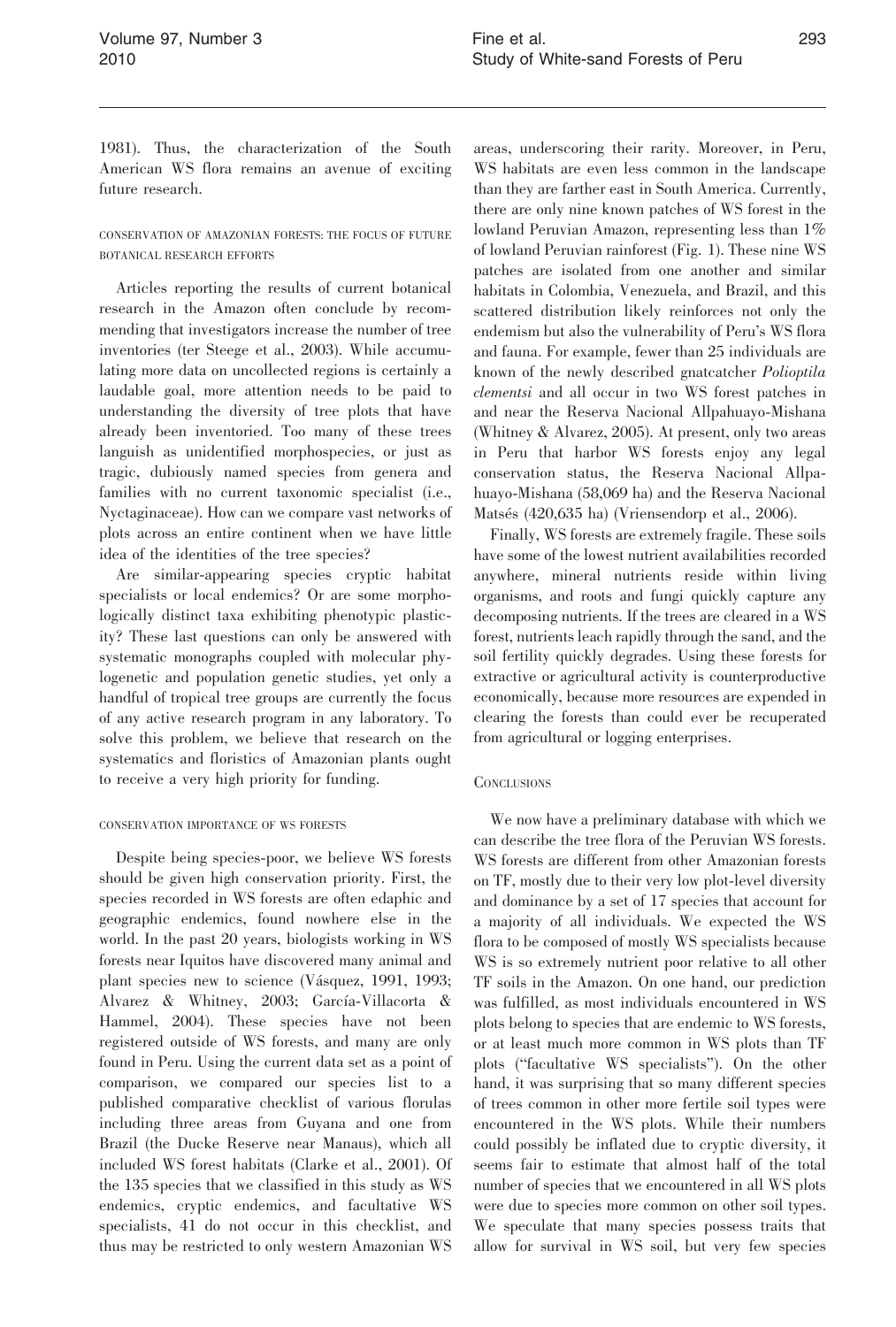possess traits that allow them to become dominant, for example, traits that promote long-term growth or performance in nutrient-starved soils including leaf longevity, nutrient use efficiency, high levels of defense against natural enemies (Fine et al., 2004, 2006), and for lineages like Dicymbe Spruce ex Benth. (Fabaceae) among others, association with ectomycorrhyzae (Singer & Araujo, 1979; McGuire, 2007). This phenomenon results in the pattern that we find of extremely low overlap in species composition between TF and WS plots of species that are common in WS, along with substantial overlap between TF and WS plots of species that are rare in WS plots but present in TF plots.

#### Literature Cited

- Alvarez, J. & B. Whitney. 2003. New distributional records of birds from white-sand forests of the northern Peruvian Amazon, with implications for biogeography of northern South America. Condor 105: 552–566.
- Anderson, A. 1981. White-sand vegetation of Brazilian Amazonia. Biotropica 13: 199–210.
- Boggan, J., V. Funk, C. Kelloff, M. Hoff, G. Cremers & C. Feuillet. 1997. Checklist of the Plants of the Guianas (Guyana, Surinam, French Guiana). Biological Diversity of the Guianas Program, Smithsonian Institution, Washington, D.C.
- Brako, L. & J. L. Zarucchi. 1993. Catalogue of the Flowering Plants and Gymnosperms of Peru. Monogr. Syst. Bot. Missouri Bot. Gard. 45.
- Clarke, H. D., V. A. Funk & T. Hollowell. 2001. Using checklists and collecting data to investigate plant diversity: A comparative checklist of the plant diversity of the Iwokrama forest, Guyana. Sida, Bot. Misc. 21: 1–86.
- Coomes, D. A. & P. J. Grubb. 1996. Amazonian caatinga and related communities at La Esmeralda, Venezuela: Forest structure, physiognomy and floristics, and control by soil factors. Vegetatio 122: 167–191.
- Dexter, K. G., T. D. Pennington & C. W. Cunningham. 2010. Using DNA to assess errors in tropical tree identifications: How often are ecologists wrong and does it matter? Ecol. Monogr. 80(2): 267–286.
- Ducke, A. & G. A. Black. 1953. Phytogeographic notes on the Brazilian Amazon. Anais Acad. Brasil. Ci. 25: 1– 46.
- Duivenvoorden, J. F., H. Balslev, J. Cavelier, C. Grandez, H. Tuomisto & R. Valencia. 2001. Evaluación de recursos vegetales no maderables en la Amazonía noroccidental. IBED, Universiteit van Amsterdam, Amsterdam.
- Fine, P. V. A., I. Mesones & P. D. Coley. 2004. Herbivores promote habitat specialization by trees in Amazonian forests. Science 305: 663–665.
	- ———, D. C. Daly, G. Villa, I. Mesones & K. M. Cameron. 2005. The contribution of edaphic heterogeneity to the evolution and diversity of Burseraceae trees in the western Amazon. Evolution 59: 1464–1478.
- -, Z. J. Miller, I. Mesones, S. Irazuzta, H. M. Appel, M. H. H. Stevens, I. Saaksjarvi, J. C. Schultz & P. D. Coley. 2006. The growth-defense trade-off and habitat specialization by plants in Amazonian forests. Ecology 87: S150–S162.
- García-Villacorta, R., M. Ahuite & M. Olórtegui. 2003. Clasificacio´n de bosques sobre arena blanca de la zona reservada Allpahuayo-Mishana. Folia Amazónica 14: 11–31.
- ——— & B. E. Hammel. 2004. A noteworthy new species of Tovomita (Clusiaceae) from Amazonian white-sand forests of Peru and Colombia. Brittonia 56: 132–135.
- Gentry, A. H. 1981. Distributional patterns and an additional species of the Passiflora vitifolia complex: Amazonian species diversity due to edaphically differentiated communities. Pl. Syst. Evol. 137: 95–105.
- ———. 1986. Endemism in tropical versus temperate plant communities. Pp. 153-181 in M. E. Soulé (editor), Conservation Biology: The Science of Scarcity and Diversity. Sinauer Associates, Sunderland, Massachusetts.
- ———. 1988. Patterns of plant community diversity and floristic composition on environmental and geographical gradients. Ann. Missouri Bot. Gard. 75: 1–34.
- Jørgensen, P. & S. Léon-Yánez (editors). 1999. Catalogue of the Vascular Plants of Ecuador. Monogr. Syst. Bot. Missouri Bot. Gard. 75.
- Jost, L. 2007. Partitioning diversity into independent alpha and beta components. Ecology 88: 2427–2439.
- Koleff, P., K. J. Gaston & J. J. Lennon. 2003. Measuring beta diversity for presence-absence data. J. Anim. Ecol. 72: 367–382.
- Legendre, P. & L. Legendre. 1998. Numerical Ecology, 2nd ed. (English). Elsevier, Amsterdam.
- Lennon, J. J., P. Koleff, J. Greenwood & K. J. Gaston. 2001. The geographical structure of British bird distributions: Diversity, spatial turnover and scale. J. Anim. Ecol. 70: 966–979.
- Macedo, M. & G. T. Prance. 1978. Notes on the vegetation of Amazonia II. The dispersal of plants in Amazonian white sand campinas: The campinas as functional islands. Brittonia 30: 203–215.
- Mantel, N. 1967. The detection of disease clustering and a generalized regression approach. Cancer Res. 27: 209–220.
- McGuire, K. L. 2007. Common ectomycorrhizal networks may maintain monodominance in a tropical rain forest. Ecology 88: 567–574.
- Medina, E. & E. Cuevas. 1989. Patterns of nutrient accumulation and release in Amazonian forests of the upper Rio Negro basin. Pp. 217–240 in J. Proctor (editor), Mineral Nutrients in Tropical Forest and Savanna Ecosystems. Blackwell Scientific, Oxford.
- Mielke Jr., P. W. & K. J. Berry. 2001. Permutation Methods: A Distance Function Approach. Springer-Verlag, New York.
- Oksanen, J., R. Kindt, P. Legendre, B. O'Hara & M. H. H. Stevens. 2007. vegan: Community Ecology Package. R package version 1.88. <http://vegan.r-forge.r-project.org/>, accessed 11 May 2010.
- Phillips, O. & J. S. Miller. 2002. Global Patterns of Plant Diversity: Alwyn H. Gentry's Forest Transect Data Set. Monogr. Syst. Bot. Missouri Bot. Gard. 89.
- Pitman, N. C. A., H. Mogollón, N. Dávila, M. Ríos, R. García-Villacorta, J. Guevara, M. Ahuite, M. Aulestia, D. Cardenas, C. E. Cerón, P.-A. Loizeau, D. Neill, P. Núñez, W. A. Palacios, O. L. Phillips, R. Spichiger, E. Valderrama & R. Vásquez-Martínez. 2008. Tree community change across 700 km of lowland Amazonian forest from the Andean foothills to Brazil. Biotropica 40: 525–535.
- ———, J. W. Terborgh, M. R. Silman, P. Nun˜ez, D. A. Neill, C. E. Cerón, W. A. Palacios & M. Aulestia. 2001. Dominance and distribution of tree species in upper Amazonian terra firme forests. Ecology 82: 2101– 2117.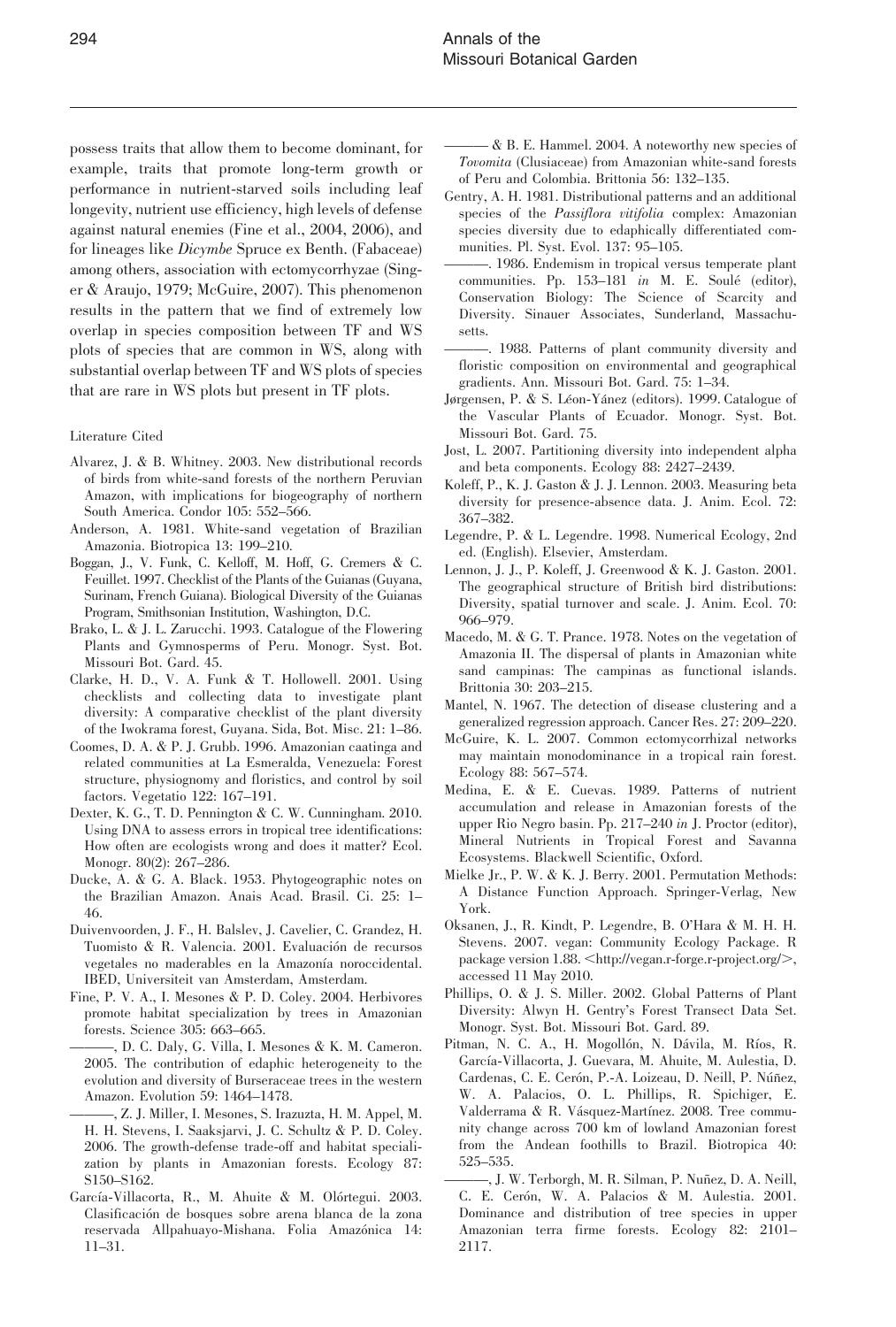- Potts, M. D., P. S. Ashton, L. S. Kaufman & J. B. Plotkin. 2002. Habitat patterns in tropical rain forests: A comparison of 105 plots in northwest Borneo. Ecology 83: 2782–2797.
- R Development Core Team. 2008. R: A language and environment for statistical computing. R Foundation for Statistical Computing, Vienna, Austria. <http://www. R-project.org>, accessed 6 May 2010.
- Ruokolainen, K., A. Linna & H. Tuomisto. 1997. Use of Melastomataceae and pteridophytes for revealing phytogeographical patterns in Amazonian rain forests. J. Trop. Ecol. 13: 243–256.
- & H. Tuomisto. 1998. Vegetación natural de la zona de Iquitos. Pp. 253–365 in R. Kalliola & S. Flores (editors), Geoecologia y Desarrollo Amazonico: Estudio Integrado en la Zona de Iquitos, Peru. University of Turku Press, Turku.
- Singer, R. & I. Araujo I. 1979. Litter decomposition and ectomycorrhiza in Amazonian forest I. A comparison of litter decomposition and ectomycorrhizal basidiomycetes in latosol-terra-firme forest and white podzol campinarana. Acta Amazonica 9: 25–41.
- Spruce, R. 1908. Notes of a Botanist in the Amazon and Andes. MacMillan, London.
- ter Steege, H., R. Lilwah, R. Ek, T. van Andel, P. van der Hout, R. Thomas, J. van Essen & I. Ramdass. 2000. Diversity at different scales: A comparison of large-scale forest inventories and smaller plots. Pp. 117–130 in H. ter Steege (editor), Plant Diversity in Guyana, with Recommendations for a National Protected Area Strategy. Tropenbos, Wageningen, Netherlands.
- ———, N. C. A. Pitman, O. L. Phillips, J. Chave, D. Sabatier, A. Duque, J.-F. Molino, M.-F. Prévost, R. Spichiger, H. Castellanos, P. von Hildebrand & R. Vásquez. 2006. Continental-scale patterns of canopy tree composition and function across Amazonia. Nature 443: 444–447.
- ———, N. Pitman, D. Sabatier, H. Castellanos, P. Van Der Hout, D. C. Daly, M. Silveira, O. L. Phillips, R. Vásquez-Martinez, T. Van Andel, J. Duivenvoorden, A. de Oliveira, R. Ek, R. Lilwah, R. Thomas, J. Van Essen, C. Baider, P. Maas, S. Mori, J. W. Terborgh, P. Nuñez, H. Mogollón & W. Morawetz. 2003. A spatial model of tree alphadiversity and tree density for the Amazon. Biodivers. & Conservation 12: 2255–2277.
- Tuomisto, H. & A. D. Poulsen. 2000. Pteridophyte diversity and species composition in four Amazonian rain forests. J. Veg. Sci. 11: 383–396.
- ———, K. Ruokolainen, R. Kalliola, A. Linna, W. Danjoy & Z. Rodriguez. 1995. Dissecting Amazonian biodiversity. Science 269: 63–66.
- -, & M. Yli-Halla. 2003. Dispersal, environment, and floristic variation of Western Amazonian forests. Science 299: 241–244.
- Vásquez, M. R. 1991. Caraipa (Guttiferae) del Peru. Ann. Missouri Bot. Gard. 78: 1002–1008.
- ———. 1993. Una nueva Haploclathra (Clusiaceae) de la Amazonia Peruana. Novon 3: 499–501.
- Vriensendorp, C., N. Pitman, J. I. Rojas Moscoso, B. A. Pawlak & L. Rivera Chavez. 2006. Perú: Matsés. Rapid Biological Inventories Report 16. The Field Museum, Chicago.
- Whitney, B. M. & J. Alvarez A. 2005. A new species of gnatcatcher from white-sand forests of northern Amazonian Peru with revision of the Polioptila guianensis complex. Wilson Bull. 117: 113–210.
- Wills, C., K. E. Harms, R. Condit, D. King, J. Thompson, F. He, H. C. Muller-Landau, P. Ashton, E. Losos, L. Comita, S. Hubbell, J. LaFrankie, S. Bunyavejchewin, H. S. Dattaraja, S. Davies, S. Esufali, R. Foster, N. Gunatilleke, S. Gunatilleke, P. Hall, A. Itoh, R. John, S. Kiratiprayoon, S. L. de Lao, M. Massa, C. Nath, M. N. S. Noor, A. R. Kassim, R. Sukumar, H. S. Suresh, I.-F. Sun, S. Tan, T. Yamakura & J. Zimmerman. 2006. Nonrandom processes maintain diversity in tropical forests. Science 311: 527–531.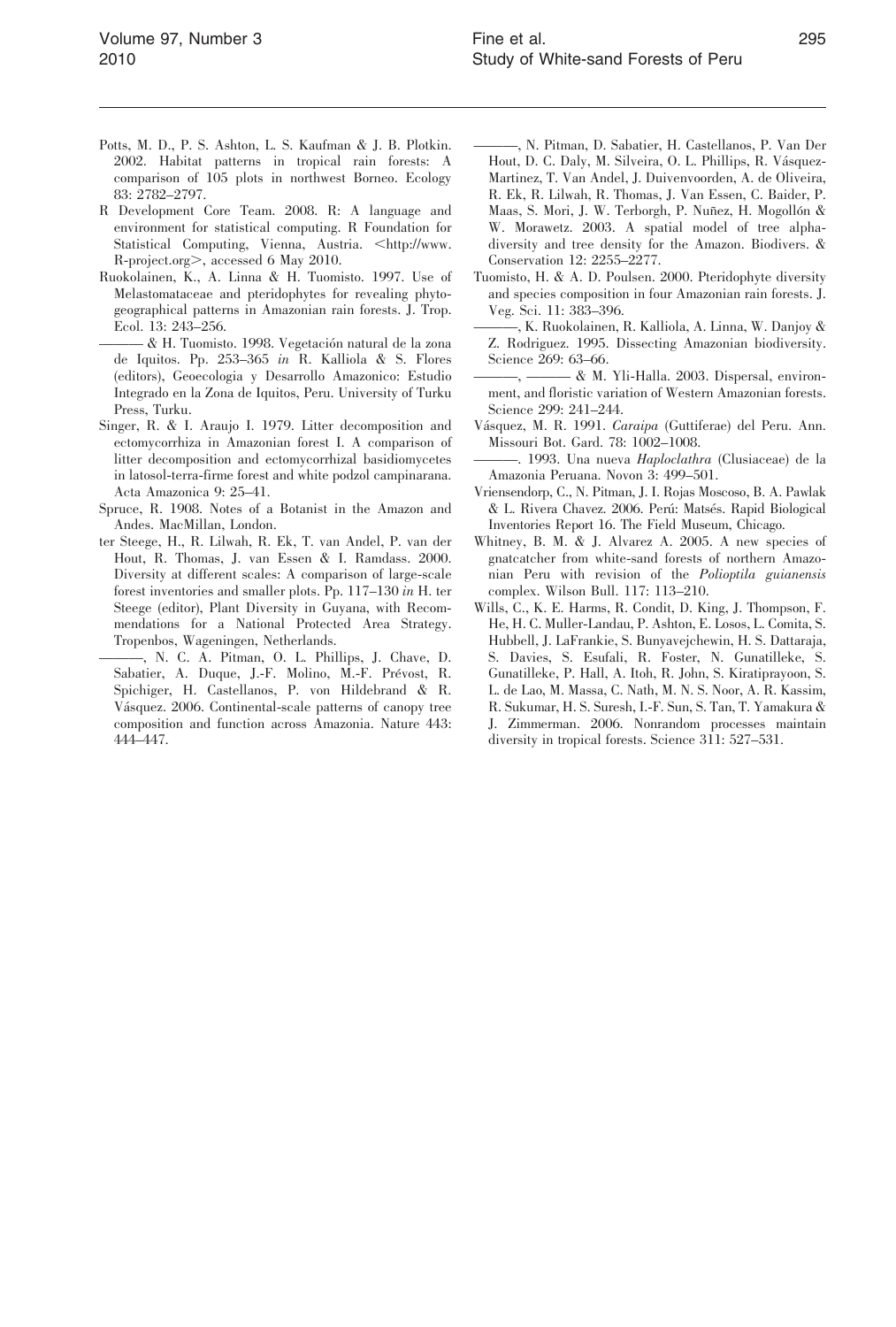| Fannily <sup>1</sup>     | Genus                    | Species                                                                                                                                                                                                                                                                                                                                                                                    | Authority <sup>2</sup>            | Collection numbers from WS <sup>3.4</sup>                               | No. of WS plot occurrences, no. of TF<br>plot occurrences, and presence in the<br>$\emph{Catalogue of Ecuador}$ (0 = no,<br>$1 = yes)^{5*}$ |
|--------------------------|--------------------------|--------------------------------------------------------------------------------------------------------------------------------------------------------------------------------------------------------------------------------------------------------------------------------------------------------------------------------------------------------------------------------------------|-----------------------------------|-------------------------------------------------------------------------|---------------------------------------------------------------------------------------------------------------------------------------------|
| Anacardiaceae            | Anacardium               | ${\it eigennum}$<br>indet., cf.<br>sp.                                                                                                                                                                                                                                                                                                                                                     | J. Hancock ex<br>Engl.            | PF750/IM45                                                              | 3, 0 facultative specialist<br>က်                                                                                                           |
| Anacardiaceae            | Tapirira                 | guianensis                                                                                                                                                                                                                                                                                                                                                                                 | Aubl.                             | IM25/IM52/PF744/PF865                                                   | 5, 14, 1 TF                                                                                                                                 |
| Annonaceae<br>Annonaceae | Anaxagorea<br>Anaxagorea | $man ausensis$<br>brevipes                                                                                                                                                                                                                                                                                                                                                                 | Timmerman<br>Benth.               | PF767/PF777<br>IM13                                                     | $1, 0, 0$ WS endemic<br>$1, 0, 1$ $\rm{TF}$                                                                                                 |
| Annonaceae               | A mona                   | sp. indet., cf.<br>momentana                                                                                                                                                                                                                                                                                                                                                               | Macfad.                           | PF557                                                                   | 1, 4, 1 TF                                                                                                                                  |
| Annonaceae               | Bocageopsis              | canescens                                                                                                                                                                                                                                                                                                                                                                                  | Benth.) R. E.<br>(Spruce ex<br>Ē. | IM6/PF643/PF566PF/913                                                   | 5, 0. 0 $WS$ endemic*                                                                                                                       |
| Annonaceae               | Diclinanona              | tesmaniii                                                                                                                                                                                                                                                                                                                                                                                  | Diels                             | <b>IM30/PF558/PF896</b>                                                 | $3, 3, 0$ TF                                                                                                                                |
| Annonaceae               | Dugueia                  | trunciflora                                                                                                                                                                                                                                                                                                                                                                                | Maas & A. H.<br>Gentry            | IM70                                                                    | $1, 0, 0$ WS endemic                                                                                                                        |
| Annonaceae               | Guateria                 | $de a$ urens                                                                                                                                                                                                                                                                                                                                                                               | R. E. Fr.                         | PF456/PF1027                                                            | $2, 1$ TF<br>2.                                                                                                                             |
| Annonaceae               | Guateria                 | magnrensis                                                                                                                                                                                                                                                                                                                                                                                 | Kunth                             | PF792                                                                   |                                                                                                                                             |
| Annonaceae               | Guateria                 | $me\textnormal{g}alophy\textnormal{l}la$                                                                                                                                                                                                                                                                                                                                                   | Diels                             | <b>PF596/PF611</b>                                                      | 1, 0, 0 WS endemic 2, 7, 1 TF<br>$\mathfrak{Q}^{\mathfrak{c}}$                                                                              |
| Annonaceae               | Guateria                 | ${schomburgkian} a% \begin{pmatrix} \vspace{0.8cm} \vspace{0.8cm} \vspace{0.8cm} \vspace{0.8cm} \vspace{0.8cm} \vspace{0.8cm} \vspace{0.8cm} \vspace{0.8cm} \vspace{0.8cm} \vspace{0.8cm} \vspace{0.8cm} \vspace{0.8cm} \vspace{0.8cm} \vspace{0.8cm} \vspace{0.8cm} \vspace{0.8cm} \vspace{0.8cm} \vspace{0.8cm} \vspace{0.8cm} \vspace{0.8cm} \vspace{0.8cm} \vspace{0.8cm} \vspace{0.8$ | Mart.                             | <b>PF510</b>                                                            | 1, 9, 0 TF<br>6, 0, 0 WS endemic                                                                                                            |
| Annonaceae               | $\alpha$ andra           | asbeckii                                                                                                                                                                                                                                                                                                                                                                                   | (Pulle) R. E. Fr.                 | PF550/PF598/PF645/PF723/PF763/PF890                                     |                                                                                                                                             |
| Annonaceae               | Ruizodendron             | $o value$                                                                                                                                                                                                                                                                                                                                                                                  | (Ruiz & Pav.)<br>R.E.Fr.          | <b>PF711</b>                                                            | 3, 1 TF<br>$\sim$                                                                                                                           |
| Annonaceae               | Xylopia                  | indet., aff.<br>$calophylla$<br>sp.                                                                                                                                                                                                                                                                                                                                                        | R. E. Fr.                         | <b>PF809</b>                                                            | 1, 0, 0 $WS$ endemic                                                                                                                        |
| Annonaceae               | Xylopia                  | benthami                                                                                                                                                                                                                                                                                                                                                                                   | R. E. Fr.                         | PF655                                                                   | 1, 2, 0 TF                                                                                                                                  |
| Apocynaceae              | A spidosperma            | pichonianum                                                                                                                                                                                                                                                                                                                                                                                | Woodson                           | IM11/IM59/IM64/IM80/PF460/PF463/PF489/<br>PF516/PF520/PF586/PF640/PF785 | 7, 0, 0 WS endemic*                                                                                                                         |
| Apocynaceae              | A spidosperma            | $\label{eq:con} schultesii$                                                                                                                                                                                                                                                                                                                                                                | Woodson                           | IM34/IM85/PF565/PF609                                                   | 3, 0 facultative specialist<br>.<br>ನ                                                                                                       |
| Apocynaceae              | Lacmellea                | lactescens                                                                                                                                                                                                                                                                                                                                                                                 | (Kuhlm.) Markgr.                  | IM29/IM115                                                              | $2, 0, 1$ TF<br>5, 0, 0 WS                                                                                                                  |
| $A$ pocynaceae           | Macoubea                 | sprucei                                                                                                                                                                                                                                                                                                                                                                                    | (Müll. Arg.)<br>Markgr.           | PF458/PF497/PF721/PF801/PF862                                           | $0, 0$ WS endemic                                                                                                                           |
| Apocynaceae              | Parahanornia             | peru viana                                                                                                                                                                                                                                                                                                                                                                                 | Monach.                           | PF562/PF728                                                             | 3, 7, 0 TF $5, 0, 0$ WS endemic*                                                                                                            |
| Aquifoliaceae            | llex                     | sp. indet., cf.                                                                                                                                                                                                                                                                                                                                                                            | Cuatrec.                          | IM150/PF468/PF850/PF850a/PF874/ND1093                                   |                                                                                                                                             |
|                          |                          | nayana                                                                                                                                                                                                                                                                                                                                                                                     |                                   |                                                                         |                                                                                                                                             |

APPENDIX 1. An alphabetical list by family of all of the species and morphospecies collected in the white-sand plots, with authorities and voucher numbers. APPENDIX 1. An alphabetical list by family of all of the species and morphospecies collected in the white-sand plots, with authorities and voucher numbers.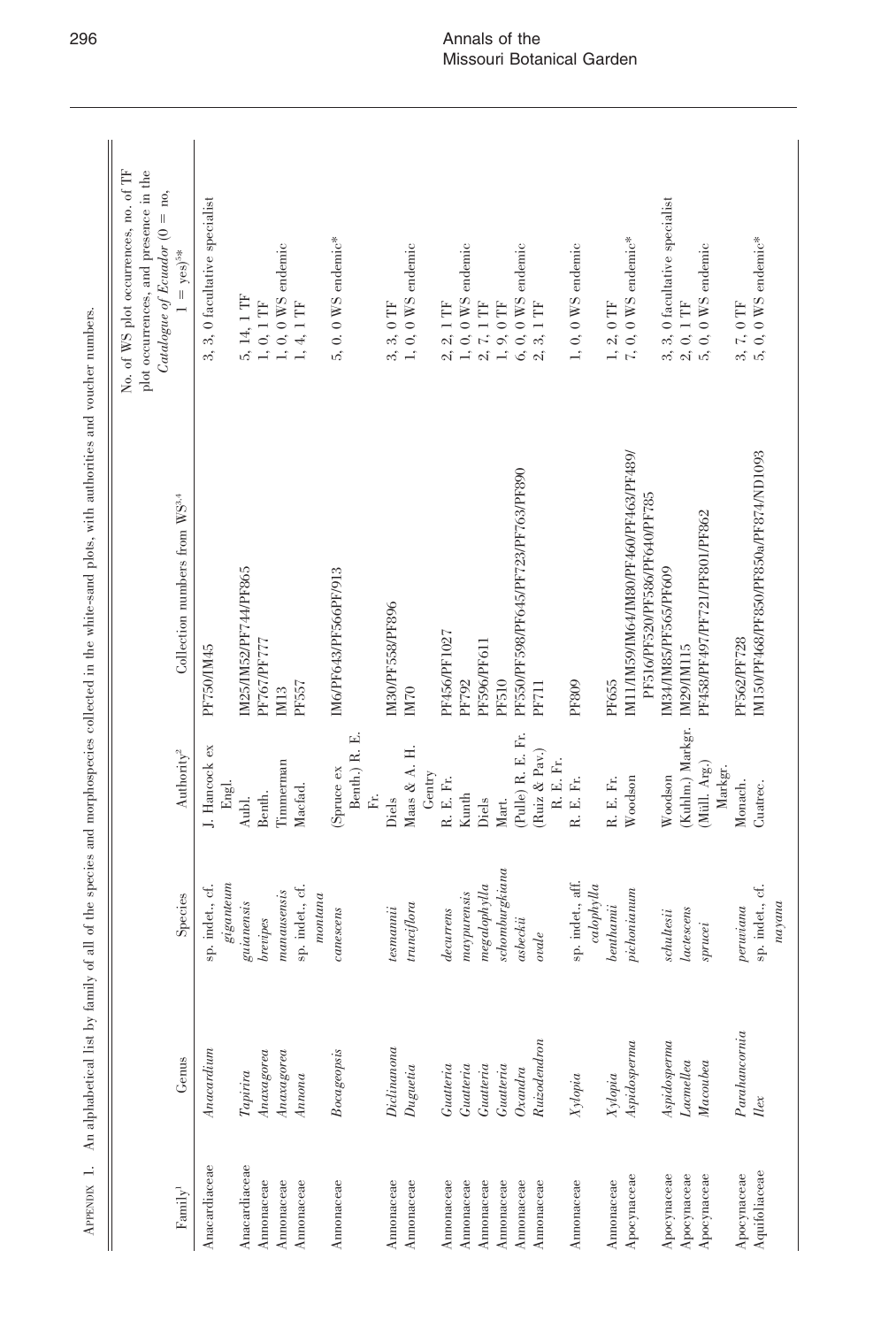|                          |                                                                                                    |                                             |                                |                                               | No. of WS plot occurrences, no. of TF<br>plot occurrences, and presence in the<br>Catalogue of Ecuador $(0 = no,$ |
|--------------------------|----------------------------------------------------------------------------------------------------|---------------------------------------------|--------------------------------|-----------------------------------------------|-------------------------------------------------------------------------------------------------------------------|
| Family <sup>1</sup>      | Genus                                                                                              | Species                                     | Authority <sup>2</sup>         | Collection numbers from WS <sup>3,4</sup>     | $1 = yes)^{5*}$                                                                                                   |
| Araliaceae<br>Araliaceae | Den drop a max<br>Dendropanax                                                                      | $\label{thm:con} umbellatus$<br>paliusiris  | (Ducke) Harms<br>(Ruiz & Pav.) | IM77/IM89/IM121/PF816<br>PF1008/PF1023/PF1025 | 4, 0, 1 cryptic endemic*<br>$2, 0, 0$ WS endemic*                                                                 |
|                          |                                                                                                    |                                             | Decne. &<br>Planch.            |                                               |                                                                                                                   |
| Araliaceae               | $\mathit{Schefflera}$                                                                              | $\label{prop:2} it chosen a$                | Fiaschi &                      | IM24/PF882                                    | $2, 0, 0$ WS endemic                                                                                              |
|                          |                                                                                                    |                                             | Frodin                         |                                               |                                                                                                                   |
| Arecaceae                | 4ttalea                                                                                            | sp. indet. A                                | Kunth]                         | PF840<br>PF841                                | $2,0,0$ WS Endemic                                                                                                |
| Arecaceae<br>Arecaceae   | Mauritia<br>Eutere                                                                                 | $cating a$<br>cara                          | Wallace<br>Wallace             | PF photos                                     | 4, 0, 1 cryptic endemic<br>$2,0,0$ WS endemic                                                                     |
| Arecaceae                | Mauritia                                                                                           | $\label{leut} {\it Hexuosa}$                | $\perp$ .                      | PF photos                                     | 1, 0, 1 TF                                                                                                        |
| Arecaceae                | Mauritiella                                                                                        | aculeata                                    | (Kunth) Burret                 | PF1043                                        | $4,0,0$ WS endemic                                                                                                |
| Arecaceae                | Mauritiella                                                                                        | $a$ rnata                                   | Mart.) Burret                  | <b>PF1011</b>                                 | $1,0,1$ $\rm{TF}$                                                                                                 |
| Arecaceae                | <b>Denocarpus</b>                                                                                  | bataua                                      | Mart.                          | PF842                                         | 4, 12, 1 $\text{TF}$                                                                                              |
| Bignoniaceae             | Jacaranda                                                                                          | macrocapa                                   | Bureau & K.                    | IM62/PF895                                    | $2, 3, 0$ TF                                                                                                      |
|                          |                                                                                                    |                                             | Schum.                         |                                               |                                                                                                                   |
| Bignoniaceae             | $\label{eq:qubit} \begin{aligned} \begin{aligned} \textit{Tableb} via \end{aligned} \end{aligned}$ | seratjolia                                  | Nicholson<br>$(Val)$ G.        | IM98/IM144/PF608/PF1033                       | 5, 2, 1 TF                                                                                                        |
| Burseraceae              | Proium                                                                                             | heptaphyllum subsp.<br>ulei                 | (Swart) Daly                   | PF57/ND1098                                   | $2, 0, 0$ WS endemic                                                                                              |
| Burseraceae              | Protium                                                                                            | laxiflorum                                  | Engl.                          | PF482/PF486/PF589                             | $2, 0, 0$ WS endemic                                                                                              |
| Burseraceae              | Proium                                                                                             | $opacum$                                    | Swart                          | PF745                                         | $1, 5, 1$ TF                                                                                                      |
| Burseraceae              | Proium                                                                                             | sp. indet., cf. rubrum                      | Cuatrec.                       | PF919                                         | $1, 0, 0$ WS endemic                                                                                              |
| Burseraceae              | $Proium$                                                                                           | subseratum <sup>6</sup><br>sp. indet., aff. | (Engl.) Engl.                  | PF833                                         | $2, 0, 0$ WS endemic                                                                                              |
|                          |                                                                                                    |                                             |                                |                                               |                                                                                                                   |
| Burseraceae              | Protium                                                                                            | subseratum                                  | (Engl.) Engl.                  | PF579/PF642/PF864                             | $6, 0, 0$ WS endemic                                                                                              |
| Burseraceae              | Trattinnickia                                                                                      | burserifolia                                | Mart.                          | PF509                                         | $1, 0, 0$ WS endemic                                                                                              |
| Caryocaraceae            | <i><b>Inthodiscus</b></i>                                                                          | sp. indet., cf.                             | Gleason & A. C.                | PF459                                         | $1, 0, 1$ TF                                                                                                      |
|                          |                                                                                                    | $a$ mazonicus                               | Sm.                            |                                               |                                                                                                                   |
| Celastraceae             | Maptenus                                                                                           | macrocapa                                   | (Ruiz & Pav.)                  | PF475                                         | $1, 0, 1$ TF                                                                                                      |
|                          |                                                                                                    |                                             | Briq.                          |                                               |                                                                                                                   |
| Chrysobalanaceae         | Couepia                                                                                            | $\it parillo$                               | Σ.                             | IM107/IM110                                   | $1, 3, 1$ TF                                                                                                      |
| Chrysobalanaceae         | Couepia                                                                                            | racemosa                                    | Benth. ex                      | PF509/PF766                                   | 2, 4, 0 TF                                                                                                        |
|                          |                                                                                                    |                                             | Hook. f.                       |                                               |                                                                                                                   |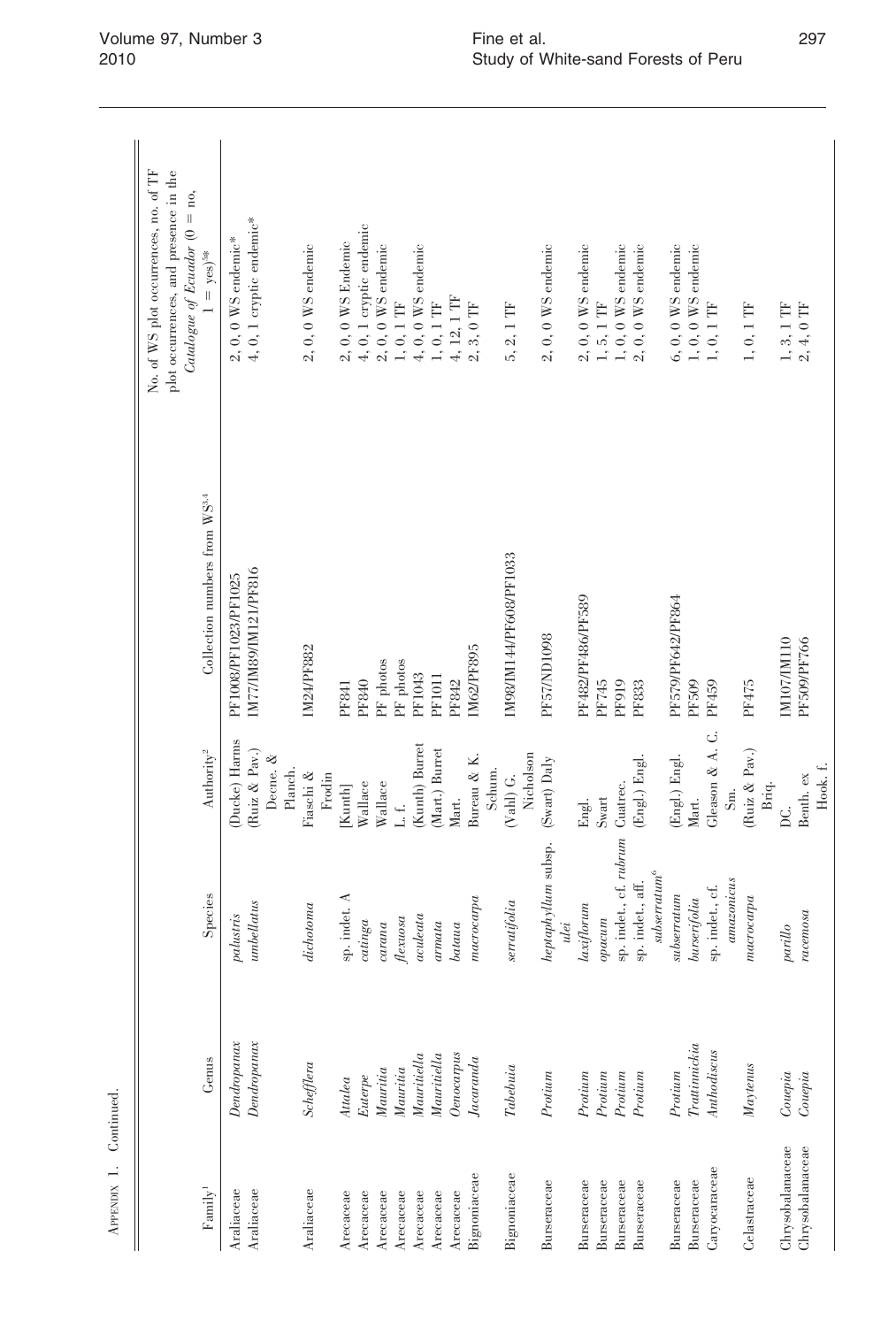| Fannily <sup>1</sup>                                                                    | Genus                                                                                                | Species                                                                                                                                   | Authority <sup>2</sup>                                                        | Collection numbers from WS <sup>3,4</sup>                                                                                                                       | No. of WS plot occurrences, no. of TF<br>plot occurrences, and presence in the<br>Catalogue of Ecuador $(0 = no,$<br>$1 = yes$ <sup>5*</sup> |
|-----------------------------------------------------------------------------------------|------------------------------------------------------------------------------------------------------|-------------------------------------------------------------------------------------------------------------------------------------------|-------------------------------------------------------------------------------|-----------------------------------------------------------------------------------------------------------------------------------------------------------------|----------------------------------------------------------------------------------------------------------------------------------------------|
| Chrysobalanaceae<br>Chrysobalanaceae<br>Chrysobalanaceae                                | Couepia<br>Licania<br>Licania                                                                        | sp. indet., cf. apetala (E. Mey.) Fritsch PF813<br>intrapetiolaris<br>$will can si i$                                                     | J. F. Macbr.<br>Spruce ex                                                     | IM145/IM146/PF551/PF570/PF718/PF861<br>IM <sub>8</sub>                                                                                                          | $5,\,0,\,0$ WS endemic<br>$1, 4, 1$ TF<br>$3,0\ \mathrm{TF}$<br>$\overline{a}$                                                               |
| Chrysobalanaceae<br>Clusiaceae<br>Clusiaceae<br>Clusiaceae                              | $\emph{Calophylum}$<br>Caraipa<br>Carapa<br>Licania                                                  | tereticaulis<br>bras <i>liense</i><br>utilis<br>lata                                                                                      | J. F. Macbr.<br>Hook. f.<br>Cambess.<br>Vásquez<br>Tul.                       | IM124/IM125/1M131/PF747/PF794/PF807/PF815/<br>PF852/PF885/PF1001/PF1006/PF1012<br>IM134/PF628/PF639/PF925/PF1005<br>M138/PF553/PF779/PF855<br>IM152/PF575/PF873 | 6, 1, 1 cryptic endemic<br>5, 0, 0 $\rm WS$ endemic*<br>$9,~0,~0$ WS endemic*<br>0, 1 WS endemic<br>.<br>ಇ                                   |
| Clusiaceae<br>Clusiaceae<br>Clusiaceae                                                  | Chrysochlamys<br>Haploclatra<br>To vonita                                                            | $calophy$ llophylla<br>sp. indet. A<br>$\it{cord}$ ata                                                                                    | García-Villacorta<br>[Poepp. & Endl.]<br>& Hammel<br>Vásquez                  | IM148/PF469/PF472/PF474/PF499/PF504/PF587/<br>PF712/PF775/PF869<br>IM56/PF627/PF857<br>IM12                                                                     | 5, 0, 0 WS endemic*<br>$8, 0, 0$ WS endemic*<br>$1, 0, 0$ WS endemic                                                                         |
| Combretaceae<br>Combretaceae<br>Cyathaceae<br>Clusiaceae                                | Buchenavia<br>Buchenavia<br>Tovonita<br>$C$ rathea                                                   | indet. A<br>$re$ iculata<br>parifolia<br>laurina<br>sp.                                                                                   | Planch. & Triana IM19<br>Eichler<br>Ducke<br>[Sm.]                            | ND1092<br>PF1007<br>PF754                                                                                                                                       | 1, 0, 0 $WS$ endemic*<br>1, 0, 0 $WS$ endemic<br>$1, 2, 1$ $\text{TF}$<br>$1, 3, 1$ $\rm TF$                                                 |
| Erythroxylaceae<br>Elaeocarpaceae<br>Elaeocarpaceae<br>Elaeocarpaceae<br>Elaeocarpaceae | $E$ rythroxylum<br>Sloanea<br>$\label{eq:1} Sloane \, a$<br>$\label{eq:1} Sloane \, a$<br>$Sloane a$ | sp. indet., cf. robusta<br>kaplerianum<br>$\label{eq:general} \begin{aligned} \textit{foribunda} \end{aligned}$<br>laxiflora<br>latifolia | (Rich.) K. Schum.<br>Spruce ex Benth.<br>Spruce ex Benth.<br>Uittien<br>Peyr. | IM51/IM128/PF926/PF1022/PF1038<br>IM136/PF584/PF626/PF644<br>IM9/PF652/PF799/PF1029<br>IM143/PF619/PF804<br>PF795                                               | 6, 1, 1 cryptic endemic*<br>4, 0, 0 WS endemic<br>$3, 0, 0$ WS endemic<br>4, 0, 0 $WS$ endemic<br>$1, 3, 0$ $\rm TF$                         |
| Euphorbiaceae<br>Euphorbiaceae<br>Euphorbiaceae<br>Euphorbiaceae                        | Micrandra<br>$1$ <i>manoa</i><br>Mabea<br>Hevea                                                      | sp. indet. A<br>guianensis<br>subsessilis<br>elata                                                                                        | Pax & K. Hoffm.<br>(Didr.) Müll.<br>[Aubl.]<br>Aubl.                          | IM137/PF464/PF498/PF514/PF559/PF706/PF863/<br>IM38/PF612/PF716<br>IM44/IM63<br>M2/IM57<br>PF927                                                                 | $3,\,0,\,0$ WS endemic<br>1, 0, 0 WS endemic<br>$2, 0, 0$ WS endemic<br>$10, 11, 1$ TF                                                       |
| Euphorbiaceae<br>Euphorbiaceae                                                          | Nealchornea<br>Micrandra                                                                             | yapurensis<br>spruceana                                                                                                                   | (Baill.) R. E.<br>Schult.<br>Arg.<br>Huber                                    | PF732/PF736/PF918<br>PF653                                                                                                                                      | 1, 15, 1 TF<br>3, 4, 0 TF                                                                                                                    |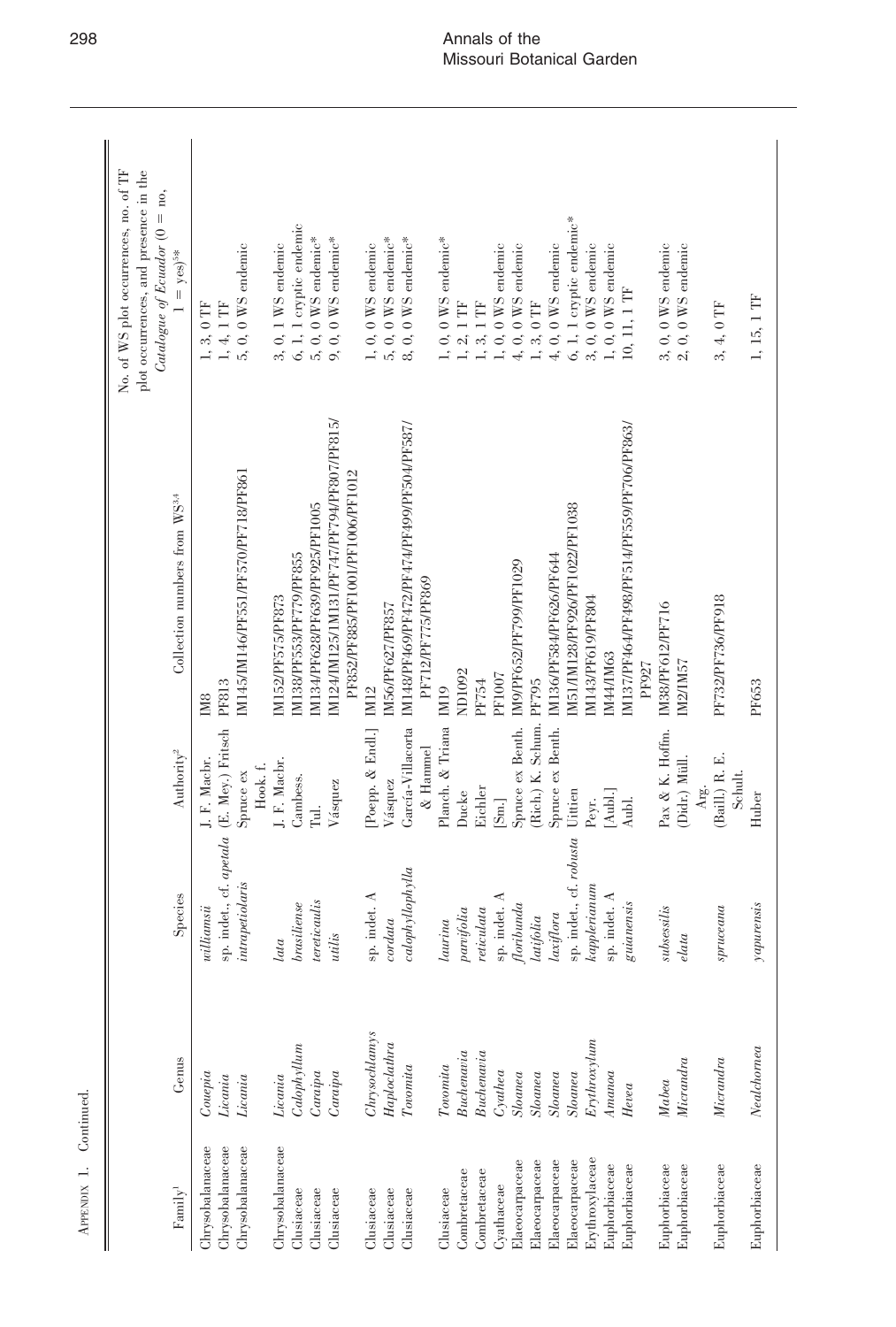| Fannily <sup>1</sup> | Genus                                       | Species                                                                   | Authority <sup>2</sup>                              | Collection numbers from WS <sup>3,4</sup> | No. of WS plot occurrences, no. of TF<br>plot occurrences, and presence in the<br>$Catalogue$ of Ecuador (0 = no,<br>$1 = yes)^{5*}$ |
|----------------------|---------------------------------------------|---------------------------------------------------------------------------|-----------------------------------------------------|-------------------------------------------|--------------------------------------------------------------------------------------------------------------------------------------|
| Euphorbiaceae        | Pera                                        | bicolor                                                                   | (Klotzsch) Müll.                                    | IM99/PF786/PF892                          | $3, 0, 0$ WS endemic                                                                                                                 |
| Fabaceae             | Abarema                                     | auriculata                                                                | (Benth.) Barneby IM147<br>& J. W.<br>Grimes<br>Arg. |                                           | 1, 1, 0 TF                                                                                                                           |
| Fabaceae             | Calliandra                                  | $\it g uilding ii$                                                        | R. S. Cowan<br>Benth.                               | IM94/IM119/PF624/PF1003/PF1034<br>PF845   | $6, 0, 0$ WS endemic*<br>$1,\ 0,\ 1$ TF                                                                                              |
| Fabaceae<br>Fabaceae | Dimorphandra<br>$\ensuremath{\textit{Die}}$ | macrostackby a subsp.<br>$\label{eq:glab} glabrifolia$<br>$u$ aiparuensis | (Ducke) M. F.<br>Silva                              | PF1021                                    | $2, 0, 0$ WS endemic                                                                                                                 |
| Fabaceae             | Dimorphism                                  | macrostackby a subsp.<br>macrostacking                                    | [Benth.]                                            | PF616                                     | $1, 0, 0$ WS endemic                                                                                                                 |
| Fabaceae             | $H$ ymenolo $b$ ium                         | nitidum                                                                   | Benth.                                              | IM139                                     | 1, 1, 0 TF                                                                                                                           |
| Fabaceae             | $H\!gamma$ menolo $b$ ium                   | sp. indet. A                                                              | Benth.                                              | PF577/PF632                               |                                                                                                                                      |
| Fabaceae             | hga                                         | $\label{thm:2} heterophylla$                                              | Willd.                                              | PF515/PF519/PF522/PF940                   | $2, 0, 0$ WS endemic $2, 3, 1$ TF $3, 5, 1$ TF                                                                                       |
| Fabaceae             | lnga                                        |                                                                           | Willd.                                              | M4/PF625/PF921                            |                                                                                                                                      |
| Fabaceae             | Macrolobium                                 | $\begin{array}{c} punctata \\ bjolium \end{array}$                        | (Aubl.) Pers.                                       | M92/PF455/PF582/PF594/PF814/PF893         | $6, 0, 0$ WS endemic                                                                                                                 |
| Fabaceae             | $\it Marcho bium$                           | sp. indet., cf.                                                           | Ducke                                               | PF637                                     | $0, 0$ WS endemic                                                                                                                    |
|                      |                                             | $\emph{huberianum}$                                                       |                                                     | <b>PF710/PF751</b>                        |                                                                                                                                      |
| Fabaceae<br>Fabaceae | Macrolobium<br>$\it Marcho bium$            | $\label{eq:3} limbatum\ \mathrm{var}.$<br>$is chosen \alpha$              | [Spruce ex<br>Harms                                 | <b>PF818</b>                              | $1, 0, 1$ $\text{TF}$<br>1, 0, 1 TF                                                                                                  |
|                      |                                             | $lim_{\text{badum}}$                                                      | Benth.]                                             |                                           |                                                                                                                                      |
| Fabaceae             | Macrolobium                                 | $limbaum\;\mathrm{var}.$                                                  | R. S. Cowan                                         | IM22/PF583/PF603/PF910/PF912              | 3, 0 facultative specialist<br>ທ໌                                                                                                    |
| Fabaceae             | Macrolobium                                 | propinquun<br>microcalsx                                                  | Ducke                                               | IM82/IM122/PF623/PF701/PF870/PF1009       | 4, 1 TF<br>9,                                                                                                                        |
| Fabaceae             | $\it Marcho bium$                           | sp. indet. A                                                              | Schreb.                                             | PF631/PF634/PF752                         |                                                                                                                                      |
| Fabaceae             | Macrolobium                                 | sp. indet. B                                                              | Schreb.                                             | PF588/PF654/PF924                         |                                                                                                                                      |
| Fabaceae             | Ormosia                                     | coccnia                                                                   | (Aubl.) Jacks.                                      | PF477/PF803                               | 3, 0, 0 WS endemic<br>3, 0, 0 WS endemic<br>2, 0, 0 WS endemic<br>7, 5, 0 TF                                                         |
| Fabaceae             | Parkia                                      | ${ \it i gen\'iflora}$                                                    | Ducke                                               | M66/IM95/IM127/PF453/PF868/PF1004         |                                                                                                                                      |
| Fabaceae             | Parkia                                      | panurensis                                                                | Benth. ex H. C.                                     | PF614/PF735                               | $7,\,1$ TF                                                                                                                           |
| Fabaceae             | Pentaclethra                                | macrobba                                                                  | Willd.) Kuntze<br>Hopkins                           | IM60/IM151                                | $2, 0, 0$ WS endemic                                                                                                                 |
| Fabaceae             | Pterocarpus                                 | rohri                                                                     | Vahl                                                | PF773                                     | 1, 1, 1 TF                                                                                                                           |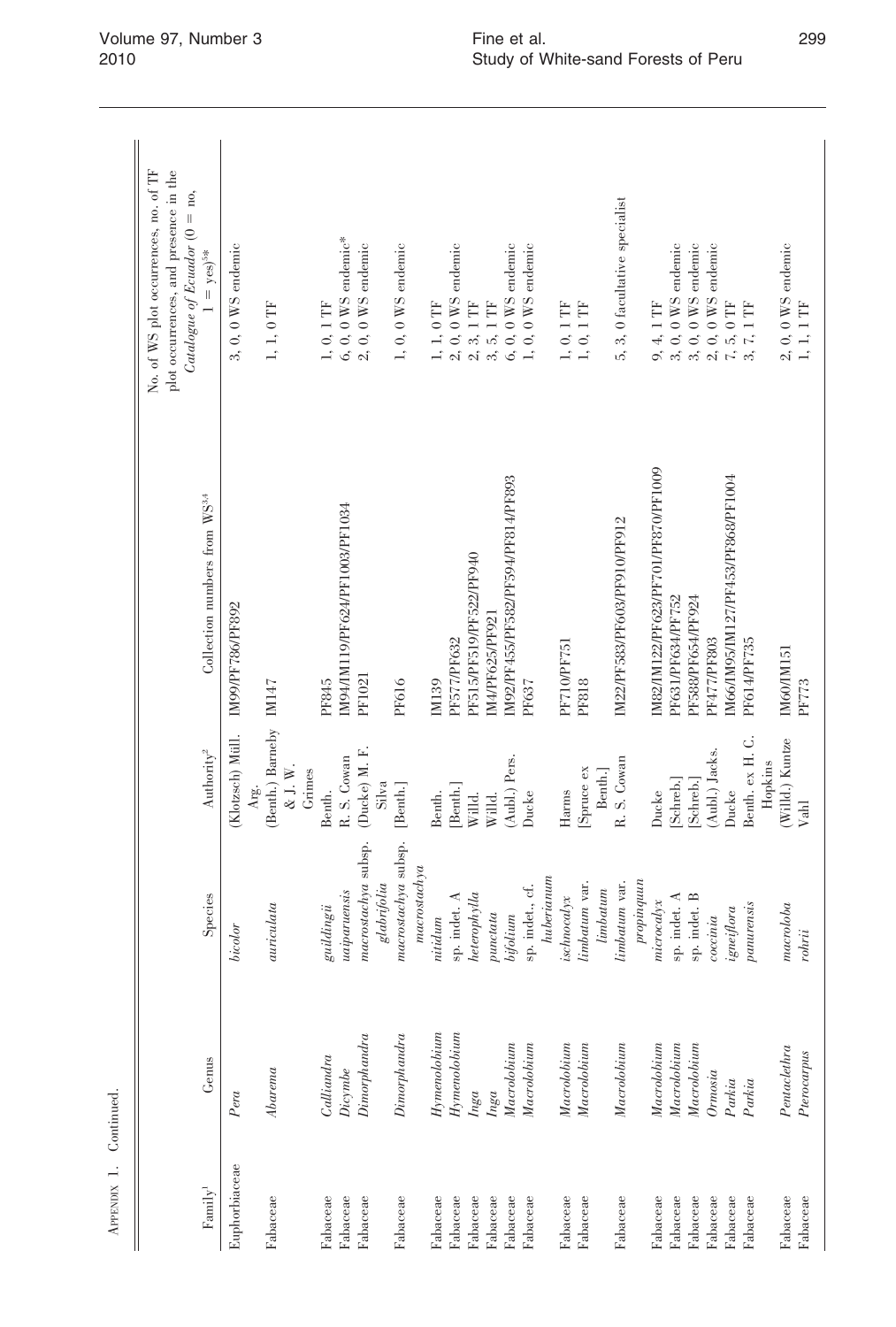| $\ensuremath{\text{Family}}\xspace^1$ | Genus                         | Species                                 | Authority <sup>2</sup>      | Collection numbers from WS <sup>3,4</sup>                                            | plot occurrences, and presence in the<br>No. of WS plot occurrences, no. of TF<br>$Catalogue$ of $Ecuador$ (0 = no,<br>$1 = yes)^{5*}$ |
|---------------------------------------|-------------------------------|-----------------------------------------|-----------------------------|--------------------------------------------------------------------------------------|----------------------------------------------------------------------------------------------------------------------------------------|
| Fabaceae                              | Swartzia                      | benthamiana var.<br>benthamina          | [Miq.]                      | IM27/PF556/PF720                                                                     | 6, 0, 1 cryptic endemic                                                                                                                |
| Fabaceae                              | Suvartzia                     | cardiosperma                            | Spruce ex Benth.            | IM <sub>3</sub>                                                                      | $2, 1, 1$ $\text{TF}$                                                                                                                  |
| Fabaceae                              | Suvartzia                     | pendula                                 | Spruce ex Benth.            | PF730/PF787                                                                          | $2,\,0,\,0$ WS endemic*                                                                                                                |
| Fabaceae                              | Tachigali                     | bractessa                               | (Harms) Zarucchi IM20       |                                                                                      | $1, 0, 0$ WS endemic                                                                                                                   |
| Fabaceae                              | $\label{eq:radial} Tachigali$ | paniculata                              | $\&$ Pipoly<br>Aubl.        | IM40/PF470/PF467/PF527/PF585/PF715/PF721/<br>PF762/PF765/PF811/PF881/PF889/PF916     | 6, 8, 1 TF                                                                                                                             |
| Fabaceae                              | Tachigali                     | $\label{thm:opt} \emph{pychophysca}$    | Spruce ex Benth.            | IMI/IM36/PF899                                                                       | $2, 0, 0$ WS endemic*                                                                                                                  |
| Fabaceae                              | $\qquad \qquad Taralea$       | $\label{eq:opposition}$ oppositifolia   | Aubl.                       | PF757/PF805/PF941                                                                    | $3,\,0,\,0$ WS endemic                                                                                                                 |
| Fabaceae                              | $Z$ ygia                      | cauliflora                              | (Willd.) Killip             | PF705                                                                                | $1, 0, 0$ WS endemic*                                                                                                                  |
| Humiriaceae                           | Huniria                       | balsamifera                             | Aubl.                       | PF742/PF871                                                                          | $3,\,0,\,0$ WS endemic                                                                                                                 |
| Humiriaceae                           | Sacoglottis                   | $c$ erato $c$ arpa                      | Ducke                       | PF707/PF853/PF891                                                                    | 4, 1, 0 facultative specialist                                                                                                         |
| Icacinaceae                           | Discophora                    | guianensis                              | Miers                       | PF561/PF648                                                                          | $2,\,4,\,1$ TF                                                                                                                         |
| lcacinaceae                           | Emmotum                       | $\label{thm:optimal} flor ibundum$      | R. A. Howard                | IM68/IM96/IM100/IM103/IM141/IM149/PF353/<br>PF476/PF650/PF788/PF806/PF1026           | $8, 0, 0$ WS endemic*                                                                                                                  |
| Lauraceae                             | Aniba                         | firmula                                 | (Nees & Mart.)<br>Mez       | IM37                                                                                 | 1, 0, 0 WS endemic*                                                                                                                    |
| Lauraceae                             | Endlicheria                   | bracteolata                             | (Meisn.) C. K.<br>Allen     | <b>PF800</b>                                                                         | $1, 0, 0$ WS endemic                                                                                                                   |
| Lauraceae                             | Endlicheria                   | ciriodora                               | van der Werff               | PF776                                                                                | $1, 0, 0$ WS endemic                                                                                                                   |
| Lauraceae                             | Licaria                       | <b>brasiliensis</b>                     | (Nees) Kosterm.             | PF708                                                                                | $1, 0, 0$ WS endemic*                                                                                                                  |
| Lauraceae                             | Licaria                       | $can$ nella                             | (Meisn.) Kosterm.           | IM61/IM101/IM126                                                                     | $3, 8, 1$ TF                                                                                                                           |
| Lauraceae                             | Mezilaurus                    | opaca                                   | Kubitzki & van<br>der Werff | PF782                                                                                | $1, 2, 0$ $\rm TF$                                                                                                                     |
| Lauraceae                             | O <sub>ctea</sub>             | aciphyla                                | (Nees) Mez                  | IM10/IM35/IM39/IM104/PF473/PF521/PF574/PF597/<br>PF641/PF726/PF866/PF877/PF879/PF894 | 8, 9, 1 TF                                                                                                                             |
| Lauraceae                             | Occea                         | argrop by la                            | Ducke                       | IM5/PF620/PF914                                                                      | 3, 6, 1 TF                                                                                                                             |
| Lauraceae                             | O <sub>ctea</sub>             | sp. indet., cf. gardneri (Meisn.) Mez   |                             | PF703/PF741/PF756/PF759                                                              | $2, 0, 0$ WS endemic*                                                                                                                  |
| Lauraceae                             | Ocotea                        | $g lomerata$ subsp.                     | (0. C. Schmidt)             | PF746                                                                                | $1, 0, 0$ WS endemic                                                                                                                   |
| Lauraceae                             | Ocotea                        | $magn \bar{q}ca$<br>$m$ <i>yriantha</i> | (Meisn.) Mez<br>Rohwer      | PF764                                                                                | $1, 4, 0$ TF                                                                                                                           |

APENDIX 1. Continued. APPENDIX 1. Continued.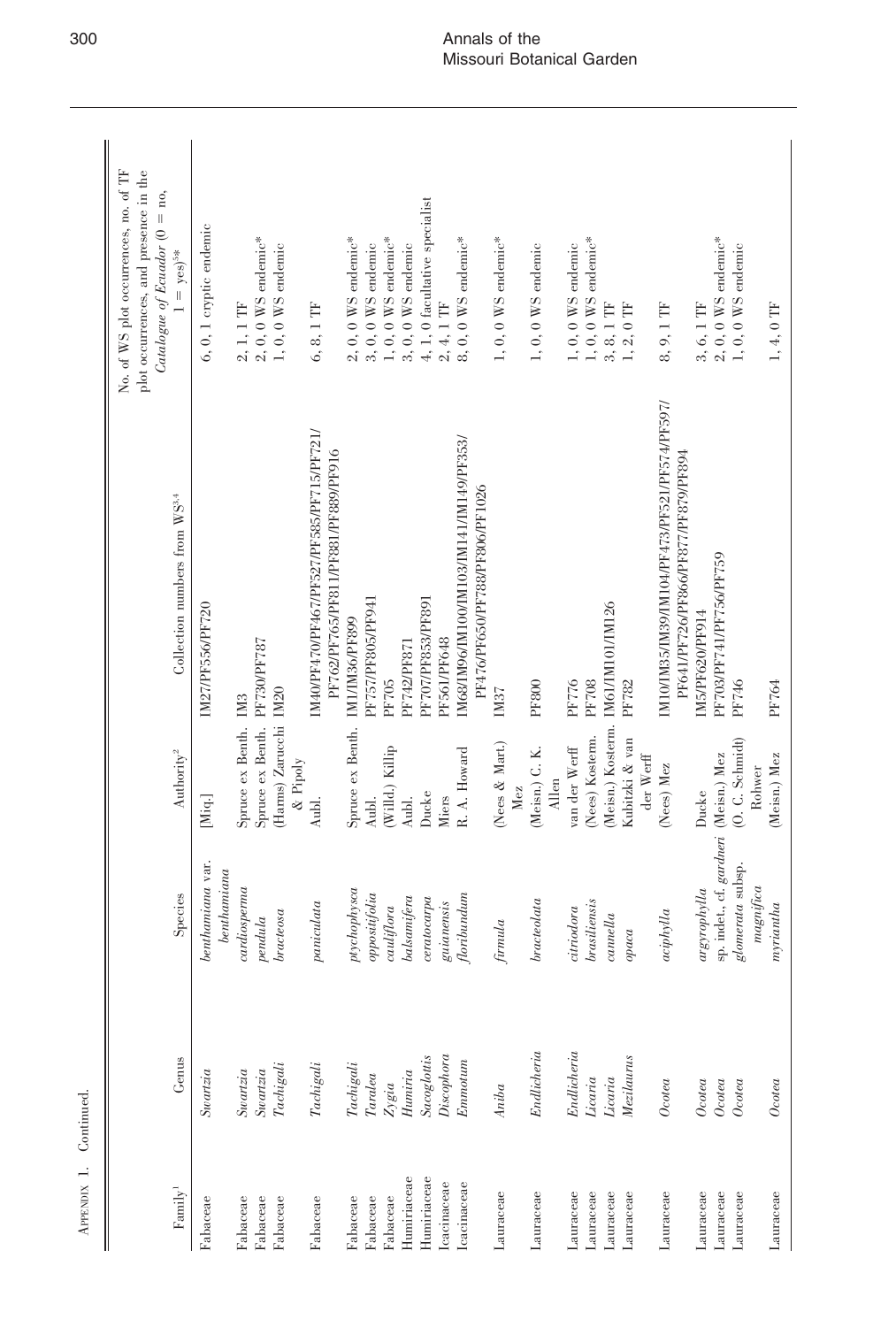|                                         |                    |                                                                                                                                       |                                 |                                                 | No. of WS plot occurrences, no. of TF<br>plot occurrences, and presence in the<br>Catalogue of Ecuador $(0 = no,$ |
|-----------------------------------------|--------------------|---------------------------------------------------------------------------------------------------------------------------------------|---------------------------------|-------------------------------------------------|-------------------------------------------------------------------------------------------------------------------|
| $\ensuremath{\textit{Family}}\xspace^1$ | Genus              | Species                                                                                                                               | Authority <sup>2</sup>          | Collection numbers from WS <sup>3,4</sup>       | $1 = yes$ <sup>5*</sup>                                                                                           |
| Lauraceae                               | Occea              | olivacea                                                                                                                              | A.C. Sm.                        | IM49/IM113                                      | $2, 0, 1$ TF                                                                                                      |
| Lauraceae                               | Ocotea             | sp. indet. A                                                                                                                          | [Aubl.]                         | IM53                                            | $1, 0, 0$ WS endemic                                                                                              |
| Lauraceae                               | Persea             | sp. indet., cf.                                                                                                                       |                                 | (C. K. Allen) van PF511/PF604/PF719/PF810/PF819 | 4, 0, 0 WS endemic*                                                                                               |
|                                         |                    | areolatocostae                                                                                                                        | der Werff                       |                                                 |                                                                                                                   |
| Lauraceae                               | Rhodostemonodaphne | indet. A<br>sp.                                                                                                                       | Rohwer &                        | PF789                                           | $1, 0, 0$ WS endemic                                                                                              |
|                                         |                    |                                                                                                                                       | Kubitzki]                       |                                                 |                                                                                                                   |
| Lauraceae                               | Indet.             | sp. indet. A                                                                                                                          |                                 | PF904                                           | $1, 0, 0$ WS endemic                                                                                              |
| Lauraceae                               | Indet.             | sp. indet. B                                                                                                                          |                                 | IM108                                           | $1, 0, 0$ WS endemic                                                                                              |
| Lauraceae                               | Indet.             | sp. indet. C                                                                                                                          |                                 | IM33                                            | $1, 0, 0$ WS endemic                                                                                              |
| Linaceae                                | Roucheria          | puncta                                                                                                                                | (Ducke) Ducke                   | PF646/PF740                                     | 3, 3, 1 TF                                                                                                        |
| Linaceae                                | Roucheria          | schomburgkii                                                                                                                          | Planch.                         | IM69/IM93/PF876                                 | 3, 2, 0 facultative specialist                                                                                    |
| Lissocarpaceae                          | Lissocarpa         | stenocarpa                                                                                                                            | Steverm.                        | IM78/IM106                                      | $2, 0, 0$ WS endemic*                                                                                             |
| Malpighiaceae                           | $By$ rsonima       | sp. indet., cf. densa                                                                                                                 | (Poir.) DC.                     | PF526                                           | $1, 0, 0$ WS endemic                                                                                              |
| Malpighiaceae                           | Byrsonima          | laevigata                                                                                                                             | (Poir.) DC.                     | PF500/PF524/ND1115                              | $2,0,0$ WS endemic*                                                                                               |
| Malpighiaceae                           | $By$ rsonima       | stipulina                                                                                                                             | J. F. Macbr.                    | IM18/IM55/IM90/PF591                            | 5, 2, 0 facultative specialist*                                                                                   |
| Malvaceae                               | Apeiba             | sp. indet., cf.                                                                                                                       | Spruce ex Benth.                | PF731/PF739                                     | 1, 0, 1 TF                                                                                                        |
|                                         |                    | membrance a                                                                                                                           |                                 |                                                 |                                                                                                                   |
| Malvaceae                               | Lueheopsis         | $\label{thm:ob} although the other two functions are the same, and the other points are the same, and the other points are the same.$ | (Spruce ex                      | IM50/PF630                                      | $2, 0, 0$ WS endemic*                                                                                             |
|                                         |                    |                                                                                                                                       | Benth.) Burret                  |                                                 |                                                                                                                   |
| Malvaceae                               | Pachira            | brevipes                                                                                                                              | $(A. Robyns)$ W.<br>S. Alverson | IM41/PF466/PF605/PF700/PF859/PF1002             | 13, 0, 0 WS endemic*                                                                                              |
| Melastomataceae                         | Graffenrieda       | limbata                                                                                                                               | Triana                          | PF928                                           | 1, 0, 0 $WS$ endemic*                                                                                             |
| Melastomataceae                         | Miconia            | klugii                                                                                                                                | Gleason                         | PF571/PF793                                     | $2, 0, 0$ WS endemic*                                                                                             |
| Melastomataceae                         | Miconia            | sp. indet. $A$                                                                                                                        | Ruiz & Pav.                     | PF769                                           | $1, 0, 0$ WS endemic                                                                                              |
| Meliaceae                               | Guarea             | $va squezi i$                                                                                                                         | W. Palacios                     | PF704                                           | $2,0,0$ WS endemic*                                                                                               |
| Meliaceae                               | Trichilia          | micrantha                                                                                                                             | Benth.                          | PF552                                           | $1,\,3,\,1$ TF                                                                                                    |
| Meliaceae                               | Trichilia          | pallida                                                                                                                               | s.<br>Šv.                       | PF578/PF615                                     | $1,\,5,\,1$ TF                                                                                                    |
| Moraceae                                | Brosinum           | rubescens                                                                                                                             | Taub.                           | IM21/PF485/PF595/PF722                          | 4, 12, 1 TF                                                                                                       |
| Moraceae                                | Brosinum           | utile                                                                                                                                 | (Kunth) Oken ex                 | IM31/PF512/PF638/PF872                          | 5, 10, 1 TF                                                                                                       |
|                                         |                    |                                                                                                                                       | J. Presl                        |                                                 |                                                                                                                   |
| Moraceae                                | Ficus              | sp. indet. A                                                                                                                          | $\exists$                       | PF783                                           | $1,\,0,\,0$ WS endemic                                                                                            |
| Moraceae                                | Helicostylis       | scabra                                                                                                                                | (J. F. Macbr.)                  | IM16                                            | 1, 10, 1 TF                                                                                                       |
|                                         |                    |                                                                                                                                       | C.C. Berg                       |                                                 |                                                                                                                   |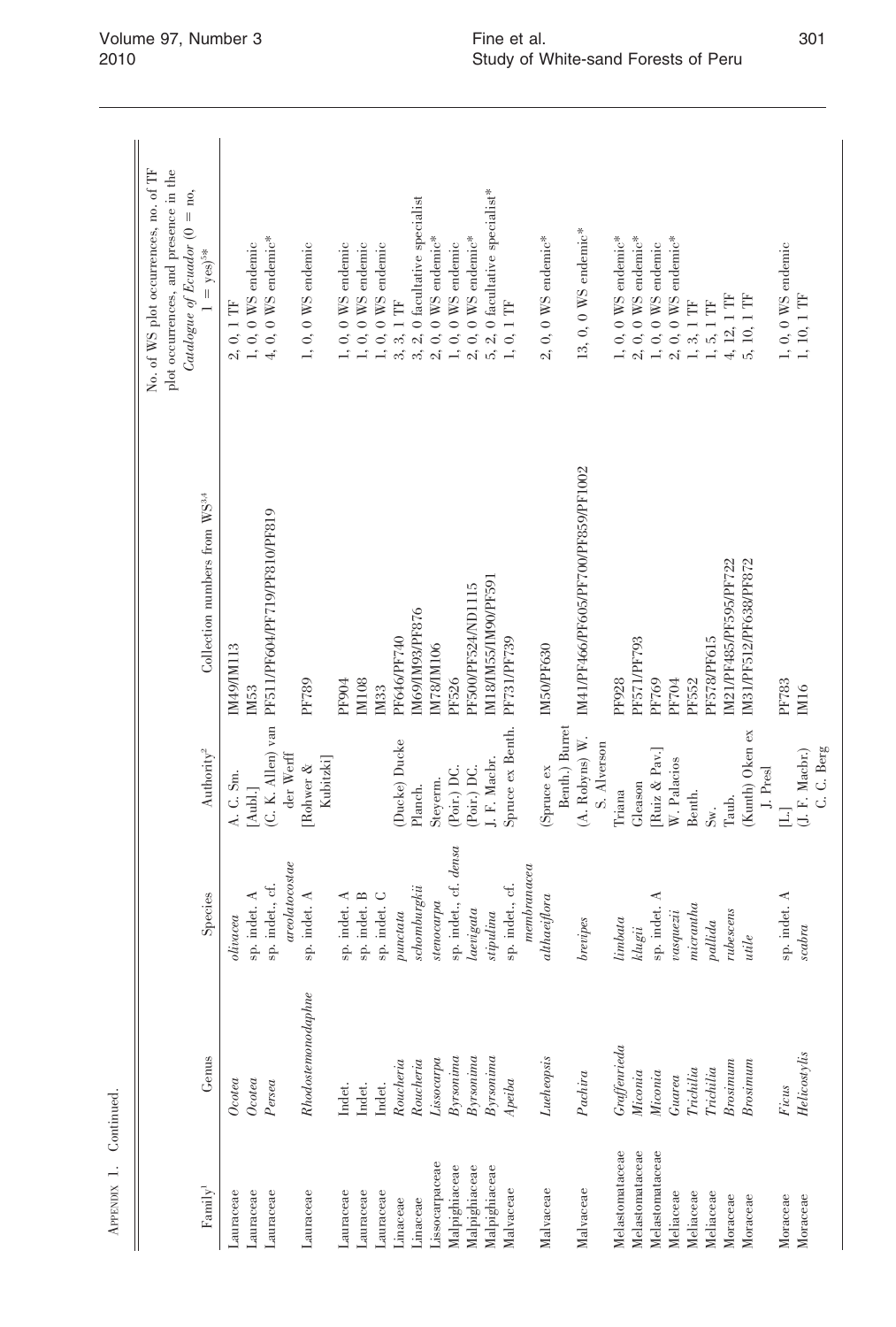| Fannily <sup>1</sup>           | Genus                           | Species                                            | Authority <sup>2</sup>               | Collection numbers from WS <sup>3,4</sup>                             | No. of WS plot occurrences, no. of TF<br>plot occurrences, and presence in the<br>Catalogue of Ecuador $(0 = no,$<br>$1 = yes)^{5*}$ |
|--------------------------------|---------------------------------|----------------------------------------------------|--------------------------------------|-----------------------------------------------------------------------|--------------------------------------------------------------------------------------------------------------------------------------|
| Moraceae                       | Pseudolmedia                    | ida<br>rigi                                        | Klotzsch & H.<br>Cuatrec.<br>Karst.) | PF481/PF567/PF622/PF886/PF909                                         | 4, 1 TF<br>က်                                                                                                                        |
| Myristicaceae<br>Myristicaceae | Componeura<br><i>Iryanthera</i> | $capiellata$<br>laevis                             | $(A. DC.)$ Warb.<br>Markgr.          | IM84/PF714<br>PF749                                                   | $1,\,12,\,1$ TF<br>9, 1 TF<br>.<br>೧೧                                                                                                |
| Myristicaceae                  | <i>Iryanthera</i>               | paradoxa                                           | (Schwacke) Warb. PF658               |                                                                       | $1, 0, 0$ WS endemic                                                                                                                 |
| Myristicaceae<br>Myristicaceae | Iryanthera<br>ryanthera         | paraensis<br>$_{u}$                                | Huber<br>Warb.                       | PF610/PF651/PF900/PF901<br>IM <sub>7</sub>                            | 1, 12, 1 TF<br>$3,0,1$ $\rm{TF}$                                                                                                     |
| Myristicaceae<br>Myristicaceae | Virola<br>Virola                | calophylla                                         | (Spruce) Warb.                       | (A. DC.) A. C. Sm. IM28/PF518/PF629/PF743/PF772/PF920/PF1030<br>PF727 | 2, 11, 1 TF<br>7, 17, 1 TF                                                                                                           |
| Myristicaceae                  | Virola                          | surinamensis<br>pavonis                            | (Rol. ex Rottb.)                     | IM133                                                                 | 1, 0, 1 TF                                                                                                                           |
| Myrsinaceae                    | Cy binantus                     | nanayensis                                         | (J. F. Macbr.) G.<br>Warb.           | PF798                                                                 | 1, 0, 0 WS endemic*                                                                                                                  |
| Myrsinaceae                    | Cy binantus                     | perwinans                                          | (A. DC.) Miq.<br>Agostini            | IM32/PF856                                                            | $1, 1$ $\mathrm{TF}$                                                                                                                 |
| Myrsinaceae<br>Myrsinaceae     | Stylogyne<br>$M$ <i>yrsine</i>  | indet. A<br>indet. A<br>sp.<br>$\mathbf{\hat{p}}.$ | A. DC.]<br>$\overline{\Xi}$          | IM74/IM123/PF488/PF506/PF523/PF525<br>ND1120                          | 1, 0, 0 $WS$ endemic<br>$3, 0, 0$ WS endemic                                                                                         |
| Myrtaceae                      | Calypranthes                    | bipennis                                           | O. Berg                              | PF903                                                                 | $1, 0, 1$ $\rm TF$                                                                                                                   |
| Myrtaceae                      | Calypranthes                    | sp. indet. ${\bf A}$                               | $\left[\mathrm{Sw}\right]$           | PF734                                                                 | $1, 0, 0$ WS endemic                                                                                                                 |
| Myrtaceae                      | Eugenia                         | feijoi                                             | O. Berg                              | PF778/PF797/PF923                                                     | $2, 6, 1$ TF                                                                                                                         |
| Myrtaceae<br>Myrtaceae         | Eugenia<br>Eugenia              | sp. indet. A<br>$macrocd$ yx                       | Ξ                                    | (Rusby) McVaugh IM91/IM97/PF1020/PF1028/PF1041<br>PF791               | 3, 0, 1 cryptic endemic<br>1, 0, 0 $WS$ endemic                                                                                      |
| Myrtaceae                      | Eugenia                         | sp. indet. B                                       | Ξ                                    | PF606                                                                 | $1,\,0,\,0$ WS endemic                                                                                                               |
| Myrtaceae                      | $\it Marliera$                  | caudata                                            | McVaugh                              | IM15/PF589/PF581/PF802/PF858/PF884                                    | $6, 0, 0$ WS endemic                                                                                                                 |
| Myrtaceae                      | $\it Marliera$                  | sp. indet. A                                       | [Cambess.]                           | IM23/PF593                                                            | $0, 0$ WS endemic<br>$\mathcal{L}$                                                                                                   |
| Myrtaceae                      | Myrcia                          | indet. A<br>sp.                                    | DC. ex Guill.                        | PF943                                                                 | $0, 0$ WS endemic<br>$\infty$                                                                                                        |
| Myrtaceae                      | Indet.                          | indet. A<br>ςp.                                    |                                      | IM118                                                                 | 1, 0, 0 WS endemic                                                                                                                   |
| Myrtaceae                      | Indet.                          | indet. B<br>sp.                                    |                                      | IM81                                                                  | 1, 0, 0 $WS$ endemic                                                                                                                 |
| Nyctaginaceae                  | $\chi_{\textit{eca}}$           | divaricata cf.                                     | Poepp. & Endl.                       | PF633/PF758/PF851/PF906/PF1035                                        | 7, 1, 1 cryptic endemic*                                                                                                             |
| Nyctaginaceae                  | $N$ ee $a$                      | indet., cf.<br>sp.                                 | Poepp. & Endl.                       | PF554                                                                 | Ë                                                                                                                                    |
| Nyctaginaceae                  | Neea                            | macrophylla<br>indet. A<br>sp.                     | [Ruiz & Pav.]                        | IM26/PF768                                                            | $2, 0, 0$ WS endemic                                                                                                                 |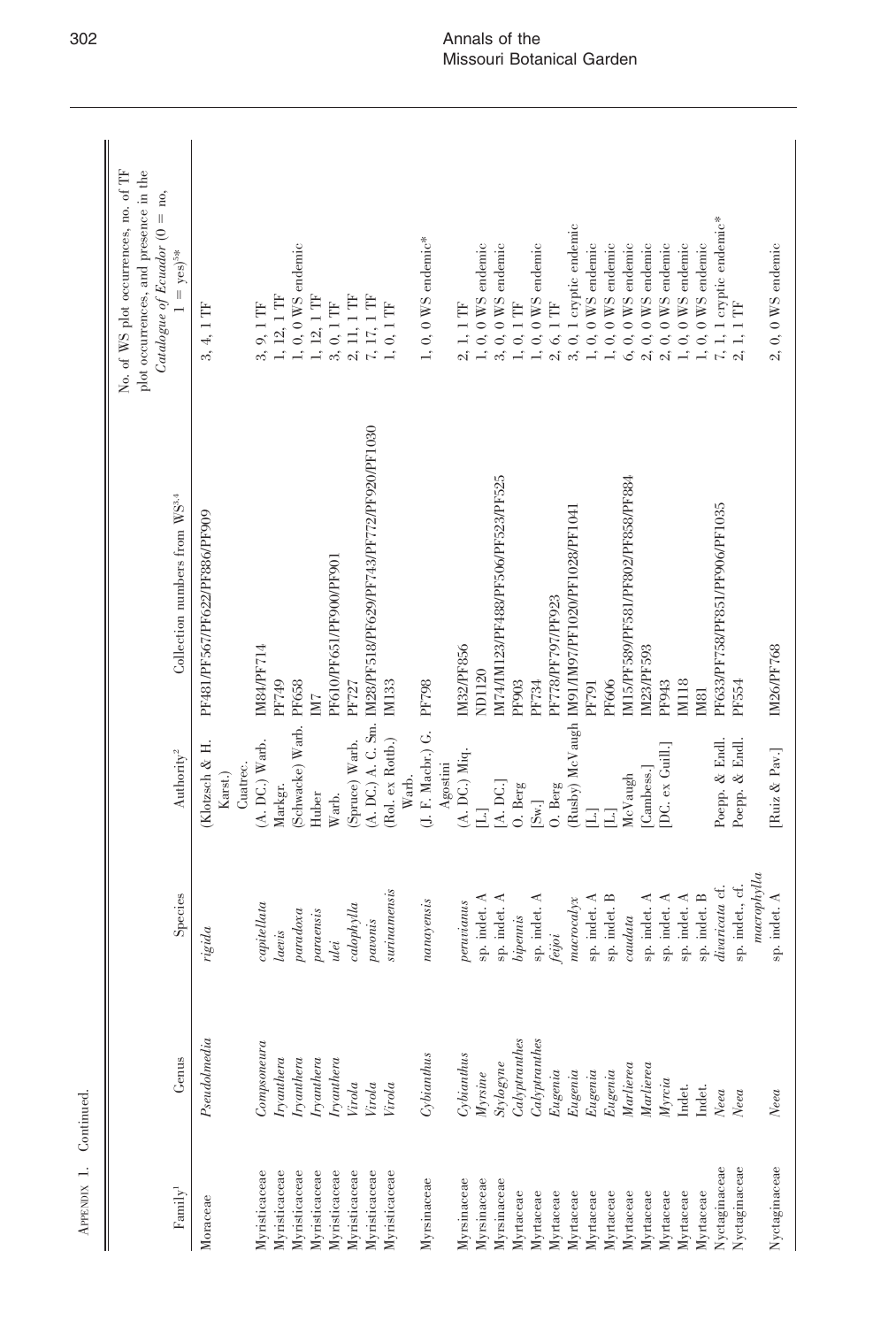| Fannily <sup>1</sup>                               | Genus                                                                                                                                                                                                                                                                                                                                                                                                                                                                                                                         | Species                                                                                                                                                                                                  | Authority <sup>2</sup>                                 | Collection numbers from WS <sup>3,4</sup>                                        | No. of WS plot occurrences, no. of TF<br>plot occurrences, and presence in the<br>Catalogue of Ecuador $(0 = no,$<br>$= \mathrm{yes})^{5*}$ |
|----------------------------------------------------|-------------------------------------------------------------------------------------------------------------------------------------------------------------------------------------------------------------------------------------------------------------------------------------------------------------------------------------------------------------------------------------------------------------------------------------------------------------------------------------------------------------------------------|----------------------------------------------------------------------------------------------------------------------------------------------------------------------------------------------------------|--------------------------------------------------------|----------------------------------------------------------------------------------|---------------------------------------------------------------------------------------------------------------------------------------------|
| Nyctaginaceae                                      | $N$ ee $a$                                                                                                                                                                                                                                                                                                                                                                                                                                                                                                                    | verticillata<br>sp. indet., cf.                                                                                                                                                                          | Ruiz & Pav.                                            | IM46/PF600/PF607                                                                 | $2, 1, 1$ TF                                                                                                                                |
| Ochnaceae<br>Ochnaceae<br>$O$ lacaceae             | $A$ ptandra<br>$Our area% \begin{pmatrix} \omega_{0} & \omega_{1} & \omega_{1} & \omega_{2} & \omega_{1} & \omega_{2} & \omega_{1} & \omega_{2} & \omega_{1} & \omega_{2} & \omega_{2} & \omega_{2} & \omega_{2} & \omega_{2} & \omega_{2} & \omega_{2} & \omega_{2} & \omega_{2} & \omega_{2} & \omega_{2} & \omega_{2} & \omega_{2} & \omega_{2} & \omega_{2} & \omega_{2} & \omega_{2} & \omega_{2} & \omega_{2} & \omega_{2} & \omega_{2} & \omega_{2} & \omega_{2} & \omega_{2} & \omega_{2} & \omega_{2} & \$<br>Godoya | sp. indet. $\Lambda$<br>sp. indet. A<br>tubicina                                                                                                                                                         | Poepp.) Benth.<br>Ruiz & Pav.<br>[Aubl.]               | PF647<br><b>PF880</b><br>IM88                                                    | $1, 0, 0$ WS endemic<br>$1, 0, 0$ WS endemic<br>1, 2, 1 TF                                                                                  |
| Picramniaceae<br>$O$ lacaceae<br>Olacaceae         | Picramnia<br>Cathedra<br>$Dulacia$                                                                                                                                                                                                                                                                                                                                                                                                                                                                                            | sp. indet. A<br>acuminata<br>candida                                                                                                                                                                     | (Poepp.) Kuntze<br>(Benth.) Miers<br>ex Miers<br>[Sw.] | PF601/PF657<br>IM105<br>PF887                                                    | $1, 0, 0$ WS endemic<br>$2,0,1$ $\rm{TF}$<br>$1, 1, 1$ TF                                                                                   |
| $Q$ uiinaceae<br>Rubiaceae<br>Rosaceae             | $\label{prop:rel} A libertia$<br>Prunus<br>Quiina                                                                                                                                                                                                                                                                                                                                                                                                                                                                             | amazonica<br>hispida<br>detita                                                                                                                                                                           | J. F. Macbr.<br>A. C. Sm.<br>Ducke                     | PF878/PF1031<br>PF846<br>IM72                                                    | $2,0,0$ WS endemic*<br>$1, 0, 0$ WS endemic<br>$1, 2, 1$ $\text{TF}$                                                                        |
| Rubiaceae<br>Rubiaceae<br>Rubiaceae<br>Rubiaceae   | $_{Fedin and usa}$<br>Chimarhis<br>$\label{prop:rel} Alibertia$<br>Ixora                                                                                                                                                                                                                                                                                                                                                                                                                                                      | sp. indet. A<br>myrcifolia<br>$\label{thm:1}~\textit{chlorantha}$<br>ulei                                                                                                                                | (Wedd.) Standl.<br>K. Schum.<br>K. Krause<br>[Jacq.]   | M111/PF462/PF761/PF860/PF1010/PF1037<br><b>M48/PF713</b><br>M130<br><b>PF808</b> | $6, 1, 1$ cryptic endemic*<br>$2, 0, 0$ WS endemic<br>$1, 5, 1$ $\text{TF}$<br>$1, 0, 1$ $\text{TF}$                                        |
| Rubiaceae<br>Rubiaceae                             | $Pa$ gamea<br>$Pa$ gamea                                                                                                                                                                                                                                                                                                                                                                                                                                                                                                      | sp. indet., cf.<br>acrensis<br>coriacea                                                                                                                                                                  | Steyerm.                                               | Spruce ex Benth. PF617/PF781/PF898<br>ND1094                                     | $1, 0, 0$ WS endemic*<br>$3, 0, 0$ WS endemic*                                                                                              |
| Rubiaceae<br>Rubiaceae<br>Rubiaceae<br>Rubiaceae   | Platycarpum<br>$\mathcal{P}a\mathcal{g}amea$<br>Renijia<br>Rudgea                                                                                                                                                                                                                                                                                                                                                                                                                                                             | $\label{eq:conc} \textit{paramonic} \textit{a}$<br>$\label{eq:equation} \begin{aligned} \textit{guianensis} \end{aligned}$<br>$\label{eq:lineic} \textit{lane} i\textit{fo} \textit{lia}$<br>$orinoense$ | Standl.<br>Bonpl.<br>Salisb.<br>Aubl.                  | IM129/PF748<br>IM135/PF568<br><b>PF599/PF875</b><br>IM42                         | 5, 0, 0 WS endemic*<br>$6, 0, 0$ WS endemic*<br>$2,0,0$ WS endemic<br>$1,\,2,\,0$ TF                                                        |
| Rubiaceae<br>Rubiaceae<br>Rutaceae                 | Stachyarrhena<br>$\label{dissant} A discanthus$<br>Simira                                                                                                                                                                                                                                                                                                                                                                                                                                                                     | $\label{eq:1} fusciflorus$<br>$rules ens$<br>spicata                                                                                                                                                     | (Benth.) Bremek.<br>ex Steyerm.<br>Hook. f.<br>Ducke   | PF80/PF796/PF1014<br><b>PF770/PF790</b><br>PF621                                 | 1, 0, 0 WS endemic*<br>$1, 0, 0$ WS endemic<br>2, 4, 1 TF                                                                                   |
| Salicaceae<br>Salicaceae<br>Salicaceae<br>Rutaceae | $\label{eq:ases} Casenia$<br>Lunania<br>$R$ yania<br>Hortia                                                                                                                                                                                                                                                                                                                                                                                                                                                                   | speciosa var. minor<br>sp. indet., cf.<br>javitensis<br>sp. indet. A<br>$\it undelliana$                                                                                                                 | Monach<br>Groppo<br>[Hook.]<br>Kunth                   | PF490/PF493<br>PF494/PF917<br>IM109<br>PF755                                     | 1, 0, 0 WS endemic*<br>$1, 0, 0$ WS endemic<br>$2,1$ $\mathrm{TF}$<br>$1,\,0,\,1$ TF<br>$\mathcal{L}$                                       |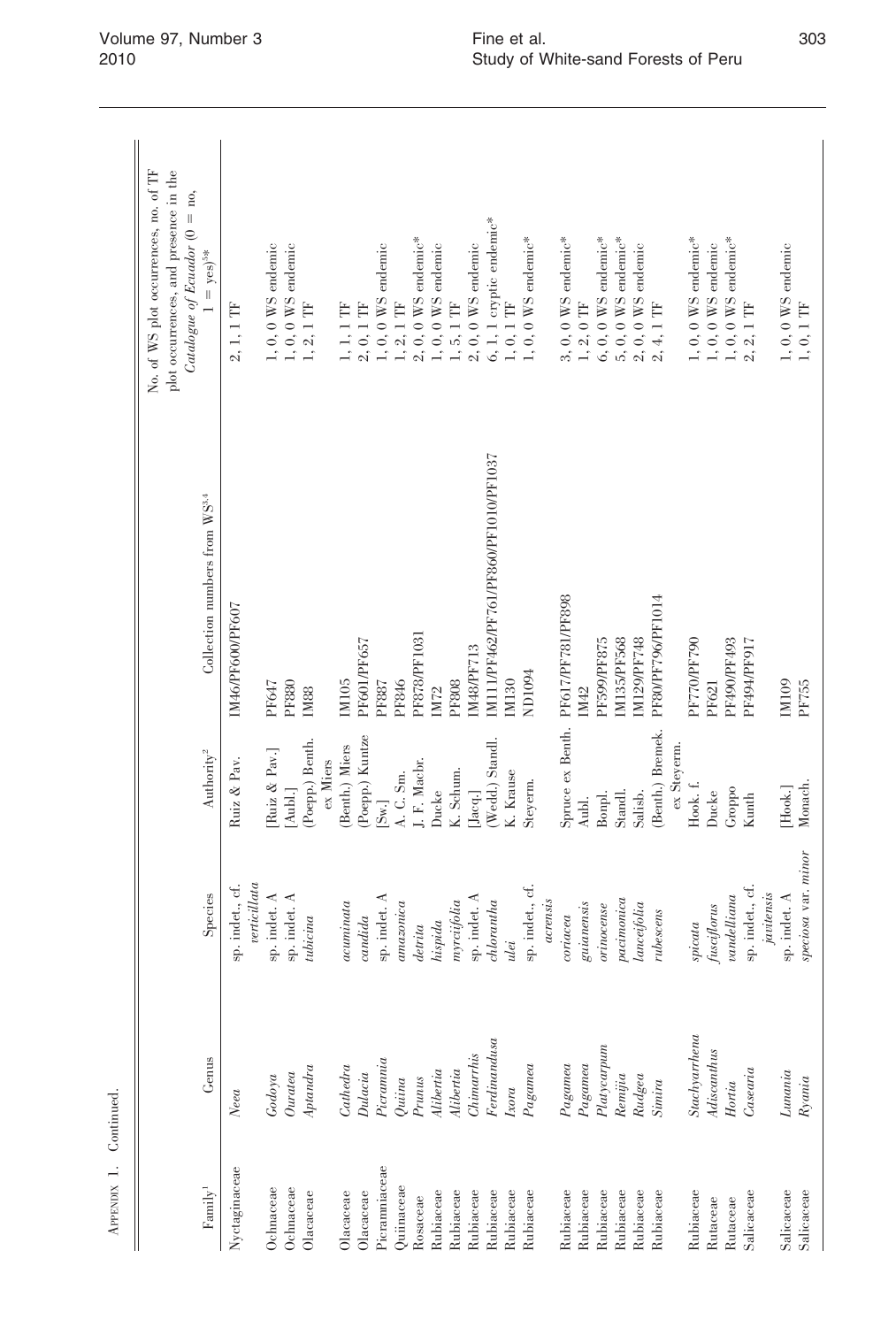|                          |                               |                                   |                                       |                                                                         | No. of WS plot occurrences, no. of TF<br>plot occurrences, and presence in the<br>Catalogue of Ecuador $(0 = no,$ |  |
|--------------------------|-------------------------------|-----------------------------------|---------------------------------------|-------------------------------------------------------------------------|-------------------------------------------------------------------------------------------------------------------|--|
| Fannily <sup>1</sup>     | Genus                         | Species                           | Authority <sup>2</sup>                | Collection numbers from WS <sup>3,4</sup>                               | $1 = yes$ <sup>5*</sup>                                                                                           |  |
| Sapindaceae              | Cupania                       | diphylla                          | Vahl                                  | IM43/IM117/IM140/PF517/PF563/PF576/PF602/PF854/<br>PF1013/PF1018/PF1040 | $8, 0, 0$ WS endemic*                                                                                             |  |
| Sapindaceae              | Capania                       | indet. A                          | $\Xi$                                 | PF724/PF738                                                             | $1,\,0,\,0$ WS endemic                                                                                            |  |
| Sapindaceae              | Matayba                       | sp. indet.<br><i>inelegans</i>    | Spruce ex Radlk.                      | IM76/PF79/PF112/PF478/PF454/PF531/PF555/PF771/<br>PF867/PF883           | $7, 2, 0$ facultative specialist                                                                                  |  |
| Sapindaceae              | Matayba                       | purgans                           | (Poepp.) Radlk.                       | PF774                                                                   | $1, 0, 0$ WS endemic                                                                                              |  |
| Sapindaceae              | $\it{Matayba}$                | sp. indet. $A$                    | [Aubl.]                               | PF613/PF636/PF656                                                       | $3,\,0,\,0$ WS endemic                                                                                            |  |
| Sapotaceae               | Chrysophyllum                 | $\label{eq:conformal} bombycinum$ | T. D. Penn.                           | IM <sub>58</sub>                                                        | 1, 0, 0 WS endemic*                                                                                               |  |
| Sapotaceae               | hrysophyllum                  | man aosense                       | (Aubrév.) T. D.<br>Penn.              | PF573/PF897/ND1095                                                      | $3, 1, 1$ TF                                                                                                      |  |
| Sapotaceae               | Chrysophyllum                 | $\label{eq:congru} sample number$ | (Pierre) Baehni                       | IM65/IM75/IM120/IM132/PF452/PF492/PF1019                                | 6, 6, 1 TF                                                                                                        |  |
|                          |                               | sanguino lentum<br>subsp.         |                                       |                                                                         |                                                                                                                   |  |
| Sapotaceae               | Chrysophyllum                 | subsp. spurium<br>sanguino lentum | (Ducke) T. D.<br>Penn.                | PF560/PF717/PF908                                                       | $4, 0, 0$ WS endemic                                                                                              |  |
| Sapotaceae               | $Diploon$                     | cuspidatum                        | (Hoehne)                              | ND1116                                                                  | $1, 2, 0$ TF                                                                                                      |  |
|                          |                               |                                   | Cronquist                             |                                                                         |                                                                                                                   |  |
| Sapotaceae               | Micropholis                   | guyanensis subsp.                 | (A. DC.) Pierre                       | IM83/PF592/PF733/PF915                                                  | 4, 3, 1 TF                                                                                                        |  |
|                          | <b>Micropholis</b>            | guyanensis<br>$true$ iflora       | Ducke                                 | IM47                                                                    | $1, 0, 0$ WS endemic                                                                                              |  |
| Sapotaceae<br>Sapotaceae | Micropholis                   | vendosa                           |                                       | (Mart. & Eichler) IM67/PF487/PF572/PF580/PF649/PF753/PF888              | 8,9,1 TF                                                                                                          |  |
|                          |                               |                                   | Pierre                                |                                                                         |                                                                                                                   |  |
| Sapotaceae               | Pouteria                      | cuspidata subsp.<br>cuspidata     | (A. DC.) Baehni                       | IM86/IM116/IM142//PF465/PF480/PF496/PF508/PF729/<br>PF737/PF1016/PF1036 | $7, 0, 0$ WS endemic                                                                                              |  |
| Sapotaceae               | $\label{eq:powerlaw} Poweria$ | cuspidata subsp.<br>dura          | (Eyna) T. D.<br>Penn.                 | PF528/PF590                                                             | 2, 2, 0 facultative specialist                                                                                    |  |
| Sapotaceae               | Pouteria                      | lucumifolia                       | Maxim.) T. D.<br>(Reissek ex<br>Penn. | PF457/PF479/PF491/PF495/PF503/PF529/PF530/PF533/<br>PF760               | $2, 2, 1$ TF                                                                                                      |  |
| Sapotaceae               | Pouteria                      | oblanecolata                      | Pires                                 | PF484/PF532/PF618/PF902                                                 | 3, 2, 1 TF                                                                                                        |  |
| Sapotaceae               | Predosia                      | cochlearia                        | (Lecomte) T. D.<br>Penn.              | <b>PF907</b>                                                            | $1, 0, 0$ WS endemic                                                                                              |  |
| Simaroubaceae            | Simaba                        | indet. A<br>ġ.                    | $[{\rm And.}]$                        | IM54                                                                    | $1, 0, 0$ WS endemic                                                                                              |  |

APENDIX 1. Continued. APPENDIX 1. Continued.

 $\overline{\phantom{a}}$